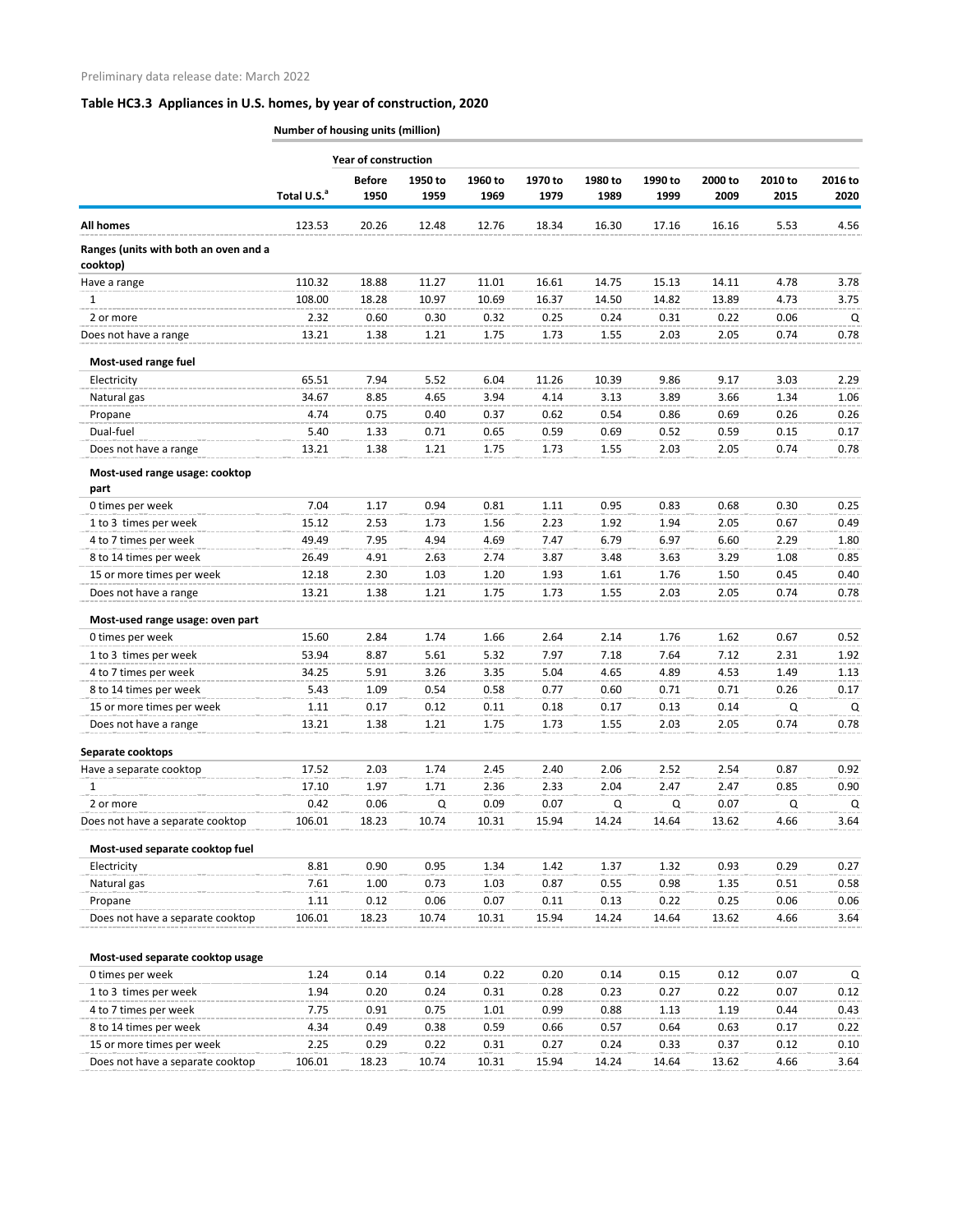|                                                             | <b>Number of housing units (million)</b> |                             |                 |                 |                 |                 |                 |                 |                 |                 |
|-------------------------------------------------------------|------------------------------------------|-----------------------------|-----------------|-----------------|-----------------|-----------------|-----------------|-----------------|-----------------|-----------------|
|                                                             |                                          | <b>Year of construction</b> |                 |                 |                 |                 |                 |                 |                 |                 |
|                                                             | Total U.S. <sup>a</sup>                  | <b>Before</b><br>1950       | 1950 to<br>1959 | 1960 to<br>1969 | 1970 to<br>1979 | 1980 to<br>1989 | 1990 to<br>1999 | 2000 to<br>2009 | 2010 to<br>2015 | 2016 to<br>2020 |
| <b>All homes</b>                                            | 123.53                                   | 20.26                       | 12.48           | 12.76           | 18.34           | 16.30           | 17.16           | 16.16           | 5.53            | 4.56            |
| Separate wall ovens                                         |                                          |                             |                 |                 |                 |                 |                 |                 |                 |                 |
| Have a separate wall oven                                   | 19.40                                    | 2.07                        | 1.80            | 2.47            | 2.56            | 2.52            | 2.74            | 3.11            | 1.05            | 1.08            |
| 1                                                           | 14.74                                    | 1.67                        | 1.52            | 1.99            | 2.04            | 1.93            | 2.02            | 2.11            | 0.67            | 0.79            |
| 2 or more                                                   | 4.66                                     | 0.39                        | 0.28            | 0.49            | 0.52            | 0.59            | 0.72            | 1.00            | 0.38            | 0.30            |
| Does not have a separate wall oven                          | 104.13                                   | 18.19                       | 10.68           | 10.28           | 15.78           | 13.78           | 14.41           | 13.05           | 4.48            | 3.47            |
| Most-used separate wall oven fuel                           |                                          |                             |                 |                 |                 |                 |                 |                 |                 |                 |
| Electricity                                                 | 16.41                                    | 1.67                        | 1.45            | 1.94            | 2.11            | 2.32            | 2.43            | 2.75            | 0.84            | 0.92            |
| Natural gas                                                 | 2.84                                     | 0.37                        | 0.35            | 0.51            | 0.42            | 0.18            | 0.28            | 0.35            | 0.21            | 0.17            |
| Propane                                                     | 0.15                                     | Q                           | N               | Q               | Q               | Q               | Q               | Q               | N               | Q               |
| Does not have a separate wall oven                          | 104.13                                   | 18.19                       | 10.68           | 10.28           | 15.78           | 13.78           | 14.41           | 13.05           | 4.48            | 3.47            |
| Most-used separate wall oven<br>usage                       |                                          |                             |                 |                 |                 |                 |                 |                 |                 |                 |
| 0 times per week                                            | 2.05                                     | 0.30                        | 0.28            | 0.27            | 0.33            | 0.31            | 0.18            | 0.21            | 0.12            | 0.04            |
| 1 to 3 times per week                                       | 8.50                                     | 0.85                        | 0.90            | 1.18            | 1.12            | 1.01            | 1.18            | 1.41            | 0.37            | 0.48            |
| 4 to 7 times per week                                       | 6.92                                     | 0.70                        | 0.51            | 0.78            | 0.85            | 0.92            | 1.13            | 1.18            | 0.41            | 0.44            |
| 8 to 14 times per week                                      | 1.59                                     | 0.16                        | 0.09            | 0.18            | 0.21            | 0.22            | 0.21            | 0.29            | 0.11            | 0.12            |
| 15 or more times per week                                   | 0.35                                     | Q                           | Q               | Q               | Q               | Q               | Q               | Q               | Q               | Q               |
| Does not have a separate wall oven                          | 104.13                                   | 18.19                       | 10.68           | 10.28           | 15.78           | 13.78           | 14.41           | 13.05           | 4.48            | 3.47            |
| Frequency of hot meals cooked                               |                                          |                             |                 |                 |                 |                 |                 |                 |                 |                 |
| No hot meals cooked                                         | 0.92                                     | 0.14                        | 0.17            | 0.08            | 0.10            | 0.17            | 0.12            | Q               | Q               | Q               |
| Less than once a week                                       | 2.47                                     | 0.38                        | 0.30            | 0.28            | 0.46            | 0.27            | 0.31            | 0.32            | 0.07            | 0.09            |
| About once a week                                           | 2.58                                     | 0.37                        | 0.26            | 0.18            | 0.36            | 0.39            | 0.31            | 0.42            | 0.16            | 0.14            |
| A few times each week                                       | 19.65                                    | 2.90                        | 2.19            | 2.22            | 3.06            | 2.63            | 2.58            | 2.45            | 0.91            | 0.71            |
| Once a day                                                  | 30.23                                    | 5.00                        | 3.04            | 3.06            | 4.59            | 4.21            | 4.14            | 3.92            | 1.33            | 0.94            |
| 2 times a day                                               | 44.71                                    | 7.35                        | 4.41            | 4.57            | 6.51            | 5.54            | 6.63            | 5.93            | 1.93            | 1.82            |
| 3 or more times a day                                       | 22.98                                    | 4.12                        | 2.10            | 2.36            | 3.26            | 3.10            | 3.08            | 3.04            | 1.10            | 0.82            |
| <b>Microwave ovens</b>                                      |                                          |                             |                 |                 |                 |                 |                 |                 |                 |                 |
| Have a microwave oven                                       | 118.65                                   | 18.85                       | 11.88           | 12.11           | 17.63           | 15.67           | 16.80           | 15.79           | 5.44            | 4.47            |
| 1                                                           | 113.18                                   | 17.79                       | 11.40           | 11.52           | 16.99           | 15.05           | 15.99           | 14.90           | 5.20            | 4.34            |
| 2 or more                                                   | 5.47                                     | 1.06                        | 0.48            | 0.59            | 0.64            | 0.62            | 0.81            | 0.90            | 0.23            | 0.14            |
| Does not have a microwave oven                              | 4.88                                     | 1.40                        | 0.60            | 0.65            | 0.71            | 0.63            | 0.35            | 0.37            | 0.09            | 0.08            |
| Microwave oven usage                                        |                                          |                             |                 |                 |                 |                 |                 |                 |                 |                 |
| 0 times per week                                            | 1.41                                     | 0.31                        | 0.14            | 0.14            | 0.20            | 0.21            | 0.19            | 0.11            | Q               | 0.07            |
| 1 to 3 times per week                                       | 9.05                                     | 1.74                        | 0.98            | 0.96            | 1.27            | 1.41            | 1.00            | 0.97            | 0.40            | 0.33            |
| 4 to 7 times per week                                       | 38.95                                    | 5.83                        | 4.13            | 4.06            | 5.82            | 4.87            | 5.35            | 5.34            | 1.97            | 1.60            |
| 8 to 14 times per week                                      | 31.10                                    | 5.02                        | 3.11            | 3.01            | 4.59            | 4.27            | 4.50            | 4.02            | 1.41            | 1.17            |
| 15 or more times per week<br>Does not have a microwave oven | 38.14<br>4.88                            | 5.95<br>1.40                | 3.51<br>0.60    | 3.94<br>0.65    | 5.76<br>0.71    | 4.91<br>0.63    | 5.77<br>0.35    | 5.36<br>0.37    | 1.62<br>0.09    | 1.31<br>0.08    |
| <b>Outdoor grills and fuel</b>                              |                                          |                             |                 |                 |                 |                 |                 |                 |                 |                 |
| Use an outdoor grill                                        | 69.52                                    | 10.68                       | 7.39            | 7.14            | 9.95            | 8.39            | 10.65           | 9.69            | 3.00            | 2.62            |
| Natural gas                                                 | 4.75                                     | 0.62                        | 0.47            | 0.43            | 0.66            | 0.45            | 0.74            | 0.79            | 0.30            | 0.29            |
| Propane                                                     | 42.05                                    | 6.18                        | 4.35            | 4.10            | 6.02            | 5.25            | 6.81            | 5.87            | 1.88            | 1.58            |
| Charcoal                                                    | 22.72                                    | 3.88                        | 2.57            | 2.61            | 3.27            | 2.69            | 3.09            | 3.03            | 0.82            | 0.75            |
| Does not use an outdoor grill                               | 54.01                                    | 9.57                        | 5.09            | 5.61            | 8.39            | 7.90            | 6.51            | 6.47            | 2.53            | 1.94            |
|                                                             |                                          |                             |                 |                 |                 |                 |                 |                 |                 |                 |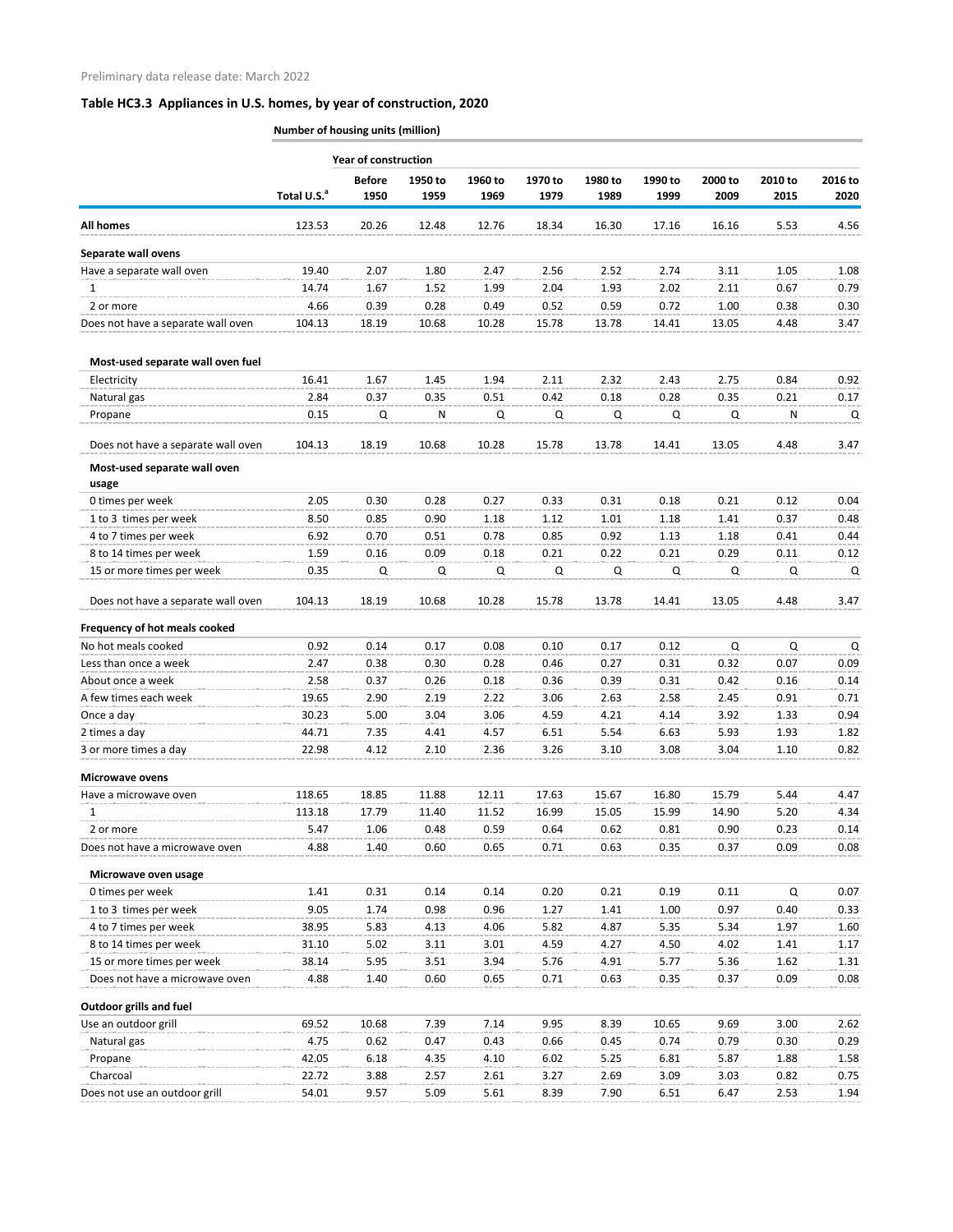|                                                                             |                         | <b>Year of construction</b> |              |              |               |              |               |               |              |              |
|-----------------------------------------------------------------------------|-------------------------|-----------------------------|--------------|--------------|---------------|--------------|---------------|---------------|--------------|--------------|
|                                                                             |                         | <b>Before</b>               | 1950 to      | 1960 to      | 1970 to       | 1980 to      | 1990 to       | 2000 to       | 2010 to      | 2016 to      |
|                                                                             | Total U.S. <sup>a</sup> | 1950                        | 1959         | 1969         | 1979          | 1989         | 1999          | 2009          | 2015         | 2020         |
| <b>All homes</b>                                                            | 123.53                  | 20.26                       | 12.48        | 12.76        | 18.34         | 16.30        | 17.16         | 16.16         | 5.53         | 4.56         |
| Small kitchen appliances used at least<br>once each week (more than one may |                         |                             |              |              |               |              |               |               |              |              |
| apply)                                                                      |                         |                             |              |              |               |              |               |               |              |              |
| Toaster<br>Toaster oven                                                     | 76.14<br>34.26          | 12.27<br>5.60               | 7.80<br>3.44 | 7.71<br>3.59 | 11.31<br>4.72 | 9.72<br>4.79 | 11.08<br>4.85 | 10.17<br>4.69 | 3.29<br>1.47 | 2.79         |
| Coffee maker                                                                | 92.49                   | 14.38                       | 9.30         | 9.49         | 13.79         | 11.99        | 13.39         | 12.45         | 4.16         | 1.10<br>3.54 |
| Slow cooker                                                                 | 34.21                   | 4.97                        | 3.51         | 3.49         | 5.28          | 4.50         | 4.92          | 4.80          | 1.49         | 1.24         |
| Instant pot                                                                 | 19.86                   | 2.90                        | 1.72         | 1.94         | 2.78          | 2.23         | 3.08          | 3.01          | 1.25         | 0.95         |
| Rice cooker                                                                 | 16.55                   | 2.30                        | 1.53         | 1.63         | 2.41          | 2.25         | 2.24          | 2.63          | 0.82         | 0.74         |
| Blender or juicer                                                           | 37.67                   | 6.05                        | 3.57         | 3.53         | 5.17          | 4.89         | 5.43          | 5.48          | 1.91         | 1.64         |
|                                                                             |                         |                             |              |              |               |              |               |               |              |              |
| Some other small kitchen appliance <sup>b</sup>                             | 14.90                   | 2.51                        | 1.30         | 1.59         | 2.10          | 1.96         | 2.21          | 1.91          | 0.67         | 0.66         |
| <b>Refrigerators</b>                                                        |                         |                             |              |              |               |              |               |               |              |              |
| Use a refrigerator                                                          | 122.86                  | 20.09                       | 12.40        | 12.69        | 18.22         | 16.25        | 17.12         | 16.06         | 5.52         | 4.52         |
| 1                                                                           | 80.33                   | 13.97                       | 8.14         | 8.28         | 12.49         | 11.03        | 9.99          | 9.76          | 3.53         | 3.14         |
| 2 or more                                                                   | 42.53                   | 6.12                        | 4.26         | 4.41         | 5.73          | 5.22         | 7.14          | 6.30          | 1.99         | 1.38         |
| Does not use a refrigerator                                                 | 0.66                    | 0.16                        | Q            | Q            | 0.12          | Q            | Q             | 0.10          | Q            | Q            |
| Most-used refrigerator size                                                 |                         |                             |              |              |               |              |               |               |              |              |
| Half-size or compact                                                        | 1.16                    | 0.27                        | 0.12         | 0.07         | 0.16          | 0.18         | 0.16          | 0.11          | Q            | $\mathsf Q$  |
| Small (less than 17.6 cubic feet)                                           | 6.06                    | 1.37                        | 0.76         | 0.82         | 0.98          | 0.82         | 0.55          | 0.44          | 0.18         | 0.13         |
| Medium (17.6 to 22.5 cubic feet)                                            | 57.01                   | 10.25                       | 6.38         | 6.38         | 9.03          | 7.68         | 7.27          | 6.23          | 2.15         | 1.64         |
| Large (22.6 to 29.5 cubic feet)                                             | 56.34                   | 7.85                        | 4.99         | 5.26         | 7.76          | 7.23         | 8.77          | 8.87          | 3.01         | 2.59         |
| Very large (more than 29.5 cubic                                            |                         |                             |              |              |               |              |               |               |              |              |
| feet)                                                                       | 2.30                    | 0.35                        | 0.15         | 0.16         | 0.27          | 0.34         | 0.37          | 0.41          | 0.13         | 0.11         |
| Does not use a refrigerator                                                 | 0.66                    | 0.16                        | Q            | Q            | 0.12          | Q            | Q             | 0.10          | Q            | Q            |
| Most-used refrigerator type                                                 |                         |                             |              |              |               |              |               |               |              |              |
| Half-size/compact                                                           | 1.16                    | 0.27                        | 0.12         | 0.07         | 0.16          | 0.18         | 0.16          | 0.11          | Q            | Q            |
| 1 door                                                                      | 11.66                   | 2.39                        | 1.32         | 1.53         | 1.99          | 1.42         | 1.34          | 1.04          | 0.38         | 0.25         |
| 2 doors, top freezer                                                        | 42.06                   | 8.56                        | 4.65         | 4.70         | 6.81          | 5.88         | 5.04          | 3.90          | 1.53         | 0.99         |
| 2 doors, bottom freezer                                                     | 26.49                   | 3.98                        | 2.31         | 2.62         | 3.71          | 3.33         | 3.88          | 3.87          | 1.45         | 1.36         |
| 2 doors, side-by-side                                                       | 35.31                   | 4.18                        | 3.47         | 3.26         | 4.91          | 4.76         | 5.59          | 5.95          | 1.70         | 1.49         |
| 3 or more doors                                                             | 6.18                    | 0.70                        | 0.54         | 0.51         | 0.63          | 0.68         | 1.11          | 1.19          | 0.42         | 0.39         |
| Does not use a refrigerator                                                 | 0.66                    | 0.16                        | Q            | Q            | 0.12          | Q            | Q             | 0.10          | Q            | Q            |
| Most-used refrigerator age                                                  |                         |                             |              |              |               |              |               |               |              |              |
| Less than 2 years old                                                       | 18.69                   | 2.56                        | 1.66         | 2.01         | 2.75          | 2.53         | 2.75          | 2.42          | 0.59         | 1.43         |
| 2 to 4 years old                                                            | 29.23                   | 4.31                        | 2.70         | 2.91         | 4.21          | 4.02         | 4.11          | 3.54          | 1.07         | 2.36         |
| 5 to 9 years old                                                            | 39.83                   | 6.71                        | 4.02         | 4.01         | 6.15          | 5.52         | 5.24          | 4.61          | 3.02         | 0.55         |
| 10 to 14 years old                                                          | 20.81                   | 3.83                        | 2.26         | 2.38         | 2.88          | 2.60         | 2.64          | 3.36          | 0.74         | 0.12         |
| 15 to 19 years old                                                          | 8.82                    | 1.56                        | 1.16         | 0.77         | 1.37          | 0.99         | 1.20          | 1.66          | 0.08         | Q            |
| 20 or more years old                                                        | 5.49                    | 1.13                        | 0.61         | 0.61         | 0.85          | 0.59         | 1.18          | 0.47          | Q            | Q            |
| Does not use a refrigerator                                                 | 0.66                    | 0.16                        | Q            | Q            | 0.12          | Q            | Q             | 0.10          | Q            | Q            |
| Most-used refrigerator through-the-                                         |                         |                             |              |              |               |              |               |               |              |              |
| door ice service                                                            |                         |                             |              |              |               |              |               |               |              |              |
| Yes                                                                         | 48.15                   | 5.17                        | 4.03         | 4.01         | 6.35          | 6.32         | 7.87          | 8.67          | 3.12         | 2.62         |
| No.                                                                         | 74.72                   | 14.93                       | 8.37         | 8.68         | 11.87         | 9.93         | 9.25          | 7.40          | 2.40         | 1.90         |
| Does not use a refrigerator                                                 | 0.66                    | 0.16                        | Q            | Q            | 0.12          | Q            | Q             | 0.10          | Q            | Q            |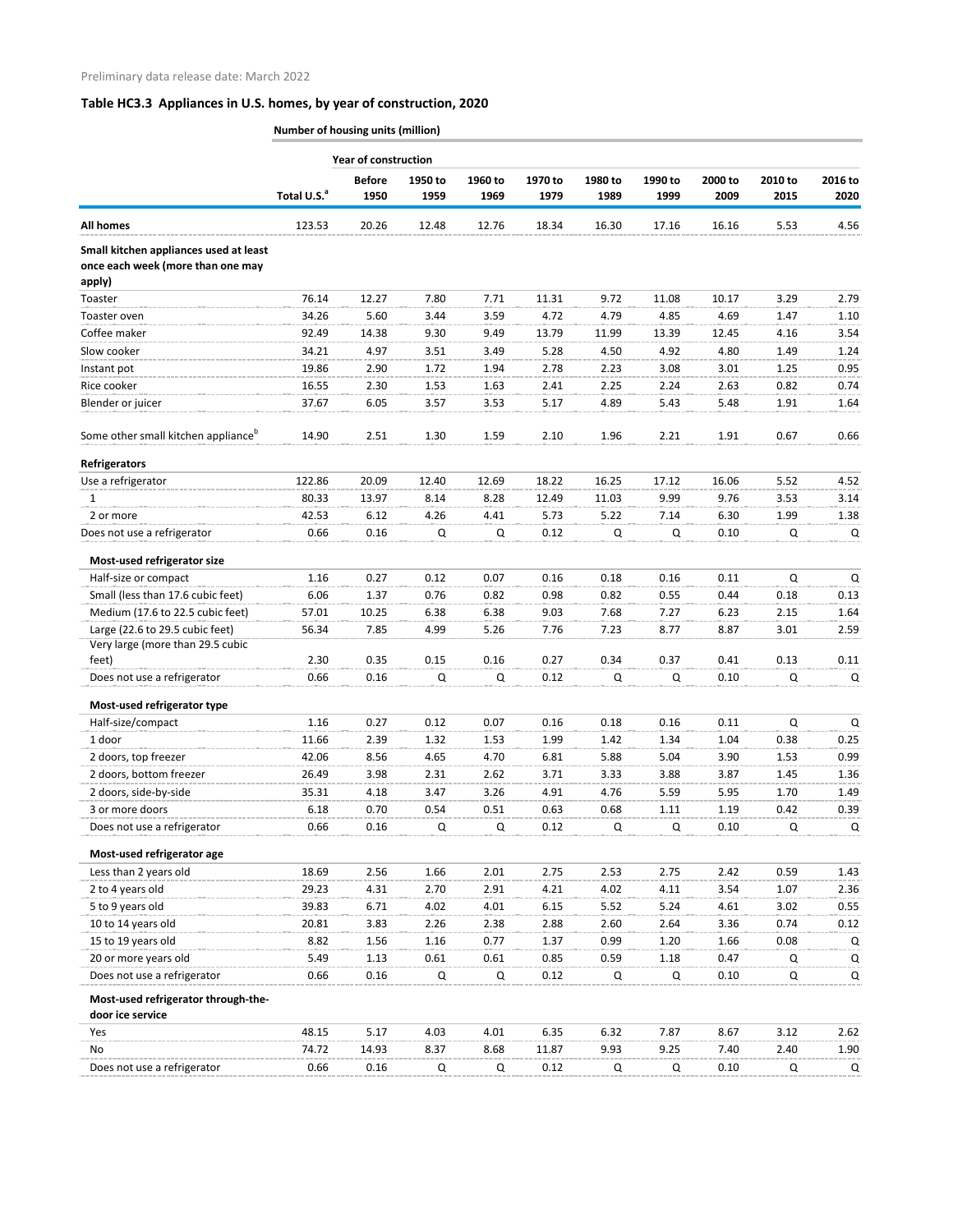|                                     |                         | <b>Year of construction</b> |         |             |             |         |             |         |         |         |  |
|-------------------------------------|-------------------------|-----------------------------|---------|-------------|-------------|---------|-------------|---------|---------|---------|--|
|                                     |                         | <b>Before</b>               | 1950 to | 1960 to     | 1970 to     | 1980 to | 1990 to     | 2000 to | 2010 to | 2016 to |  |
|                                     | Total U.S. <sup>a</sup> | 1950                        | 1959    | 1969        | 1979        | 1989    | 1999        | 2009    | 2015    | 2020    |  |
| <b>All homes</b>                    | 123.53                  | 20.26                       | 12.48   | 12.76       | 18.34       | 16.30   | 17.16       | 16.16   | 5.53    | 4.56    |  |
| Second refrigerator                 |                         |                             |         |             |             |         |             |         |         |         |  |
| Use a second refrigerator           | 42.53                   | 6.12                        | 4.26    | 4.41        | 5.73        | 5.22    | 7.14        | 6.30    | 1.99    | 1.38    |  |
| Does not use a second refrigerator  | 80.99                   | 14.14                       | 8.22    | 8.35        | 12.61       | 11.08   | 10.02       | 9.86    | 3.54    | 3.18    |  |
| Second refrigerator size            |                         |                             |         |             |             |         |             |         |         |         |  |
| Half-size or compact                | 10.09                   | 1.71                        | 1.09    | 0.97        | 1.26        | 1.17    | 1.52        | 1.45    | 0.51    | 0.39    |  |
| Small (less than 17.6 cubic feet)   | 7.17                    | 1.18                        | 0.84    | 0.68        | 1.02        | 0.88    | 1.24        | 0.85    | 0.26    | 0.24    |  |
| Medium (17.6 to 22.5 cubic feet)    | 17.14                   | 2.23                        | 1.65    | 1.93        | 2.52        | 2.15    | 2.86        | 2.56    | 0.74    | 0.51    |  |
| Large (22.6 to 29.5 cubic feet)     | 7.86                    | 0.97                        | 0.65    | 0.81        | 0.89        | 0.99    | 1.46        | 1.42    | 0.44    | 0.23    |  |
| Very large (more than 29.5 cubic    |                         |                             |         |             |             |         |             |         |         |         |  |
| feet)                               | 0.27                    | $\mathsf Q$                 | Q       | $\mathsf Q$ | $\mathsf Q$ | Q       | $\mathsf Q$ | Q       | Q       | Q       |  |
| Does not use a second refrigerator  | 80.99                   | 14.14                       | 8.22    | 8.35        | 12.61       | 11.08   | 10.02       | 9.86    | 3.54    | 3.18    |  |
| Second refrigerator type            |                         |                             |         |             |             |         |             |         |         |         |  |
| Half-size or compact                | 10.09                   | 1.71                        | 1.09    | 0.97        | 1.26        | 1.17    | 1.52        | 1.45    | 0.51    | 0.39    |  |
| 1 door                              | 7.51                    | 1.18                        | 0.82    | 0.81        | 1.10        | 0.92    | 1.26        | 0.93    | 0.24    | 0.25    |  |
| 2 doors, top freezer                | 15.53                   | 2.35                        | 1.68    | 1.64        | 2.31        | 1.83    | 2.60        | 2.13    | 0.60    | 0.40    |  |
| 2 doors, bottom freezer             | 2.08                    | 0.22                        | 0.20    | 0.28        | 0.24        | 0.26    | 0.25        | 0.31    | 0.21    | 0.12    |  |
| 2 doors, side-by-side               | 7.00                    | 0.63                        | 0.45    | 0.70        | 0.79        | 0.99    | 1.45        | 1.40    | 0.40    | 0.18    |  |
| 3 or more doors                     | 0.34                    | Q                           | Q       | Q           | Q           | Q       | Q           | 0.07    | Q       | Q       |  |
| Does not use a second refrigerator  | 80.99                   | 14.14                       | 8.22    | 8.35        | 12.61       | 11.08   | 10.02       | 9.86    | 3.54    | 3.18    |  |
| Second refrigerator age             |                         |                             |         |             |             |         |             |         |         |         |  |
| Less than 2 years old               | 4.82                    | 0.64                        | 0.40    | 0.56        | 0.69        | 0.54    | 0.65        | 0.68    | 0.29    | 0.36    |  |
| 2 to 4 years old                    | 6.27                    | 0.86                        | 0.58    | 0.52        | 0.77        | 0.80    | 1.06        | 0.89    | 0.35    | 0.44    |  |
| 5 to 9 years old                    | 11.05                   | 1.66                        | 1.17    | 1.17        | 1.56        | 1.34    | 1.78        | 1.45    | 0.66    | 0.26    |  |
| 10 to 14 years old                  | 10.68                   | 1.60                        | 1.12    | 1.13        | 1.35        | 1.37    | 1.76        | 1.71    | 0.41    | 0.23    |  |
| 15 to 19 years old                  | 5.13                    | 0.76                        | 0.60    | 0.54        | 0.71        | 0.59    | 0.88        | 0.84    | 0.17    | Q       |  |
| 20 or more years old                | 4.59                    | 0.60                        | 0.40    | 0.49        | 0.65        | 0.59    | 1.01        | 0.72    | 0.10    | 0.04    |  |
| Does not use a second refrigerator  | 80.99                   | 14.14                       | 8.22    | 8.35        | 12.61       | 11.08   | 10.02       | 9.86    | 3.54    | 3.18    |  |
| <b>Second refrigerator location</b> |                         |                             |         |             |             |         |             |         |         |         |  |
| Basement                            | 9.68                    | 2.39                        | 1.48    | 1.09        | 1.13        | 0.85    | 1.26        | 1.02    | 0.31    | 0.16    |  |
| Garage                              | 16.25                   | 0.57                        | 1.02    | 1.52        | 2.30        | 2.27    | 3.30        | 3.43    | 1.09    | 0.76    |  |
| Outside                             | 2.94                    | 0.50                        | 0.38    | 0.30        | 0.44        | 0.32    | 0.55        | 0.29    | Q       | 0.10    |  |
| Main living area                    | 13.23                   | 2.60                        | 1.33    | 1.45        | 1.82        | 1.73    | 1.98        | 1.48    | 0.50    | 0.34    |  |
| Some other location                 | 0.43                    | Q                           | Q       | Q           | Q           | Q       | Q           | 0.08    | Q       | Q       |  |
| Does not use a second refrigerator  | 80.99                   | 14.14                       | 8.22    | 8.35        | 12.61       | 11.08   | 10.02       | 9.86    | 3.54    | 3.18    |  |
| Wine chiller                        |                         |                             |         |             |             |         |             |         |         |         |  |
| Yes                                 | 5.69                    | 0.66                        | 0.34    | 0.47        | 0.62        | 0.77    | 0.95        | 1.07    | 0.45    | 0.36    |  |
| No                                  | 117.84                  | 19.59                       | 12.14   | 12.28       | 17.72       | 15.52   | 16.21       | 15.09   | 5.08    | 4.20    |  |
| <b>Separate freezers</b>            |                         |                             |         |             |             |         |             |         |         |         |  |
| Use a separate freezer              | 41.14                   | 6.41                        | 4.34    | 4.34        | 6.38        | 5.13    | 6.37        | 5.46    | 1.49    | 1.22    |  |
| 1                                   | 36.37                   | 5.58                        | 3.97    | 3.95        | 5.60        | 4.54    | 5.50        | 4.78    | 1.31    | 1.13    |  |
| 2 or more                           | 4.78                    | 0.84                        | 0.37    | 0.39        | 0.78        | 0.59    | 0.87        | 0.67    | 0.18    | 0.09    |  |
| Does not use a separate freezer     | 82.38                   | 13.84                       | 8.14    | 8.42        | 11.95       | 11.17   | 10.78       | 10.70   | 4.04    | 3.34    |  |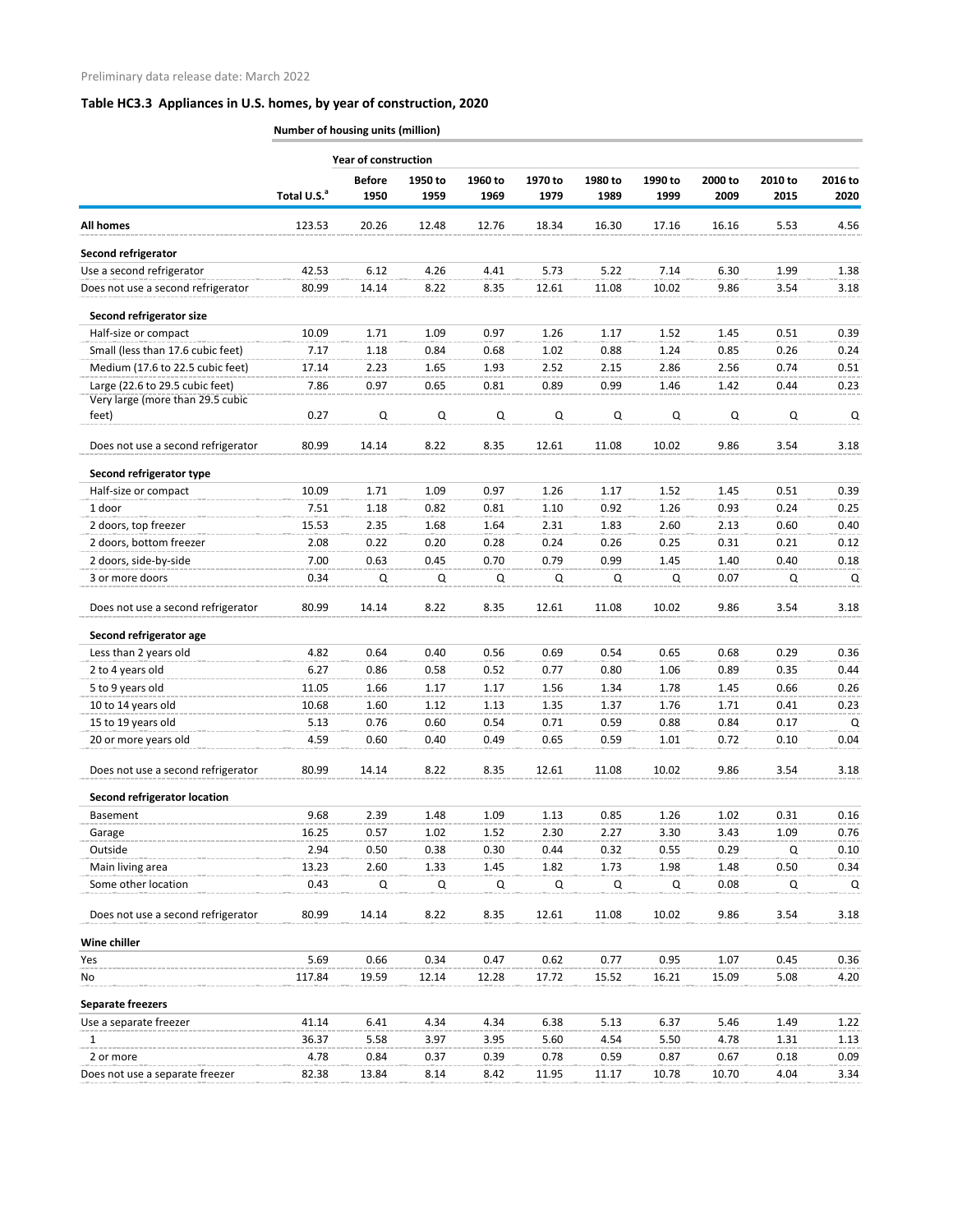|                                          | <b>Year of construction</b> |                       |                 |                 |                 |                 |                 |                 |                 |                 |  |
|------------------------------------------|-----------------------------|-----------------------|-----------------|-----------------|-----------------|-----------------|-----------------|-----------------|-----------------|-----------------|--|
|                                          | Total U.S. <sup>a</sup>     | <b>Before</b><br>1950 | 1950 to<br>1959 | 1960 to<br>1969 | 1970 to<br>1979 | 1980 to<br>1989 | 1990 to<br>1999 | 2000 to<br>2009 | 2010 to<br>2015 | 2016 to<br>2020 |  |
| <b>All homes</b>                         | 123.53                      | 20.26                 | 12.48           | 12.76           | 18.34           | 16.30           | 17.16           | 16.16           | 5.53            | 4.56            |  |
| Most-used separate freezer size          |                             |                       |                 |                 |                 |                 |                 |                 |                 |                 |  |
| Half-size or compact                     | 4.47                        | 0.69                  | 0.46            | 0.49            | 0.62            | 0.58            | 0.72            | 0.63            | 0.13            | 0.15            |  |
| Small (less than 17.6 cubic feet)        | 12.27                       | 1.83                  | 1.42            | 1.38            | 1.85            | 1.49            | 1.87            | 1.57            | 0.46            | 0.40            |  |
| Medium (17.6 to 22.5 cubic feet)         | 15.80                       | 2.52                  | 1.66            | 1.61            | 2.40            | 2.03            | 2.43            | 2.14            | 0.57            | 0.44            |  |
| Large (22.6 to 29.5 cubic feet)          | 7.88                        | 1.29                  | 0.73            | 0.83            | 1.35            | 0.92            | 1.23            | 1.03            | 0.31            | 0.19            |  |
| Very large (more than 29.5 cubic         |                             |                       |                 |                 |                 |                 |                 |                 |                 |                 |  |
| feet)                                    | 0.72                        | 0.08                  | 0.07            | Q               | 0.16            | 0.11            | 0.12            | 0.08            | Q               | Q               |  |
| Does not use a separate freezer          | 82.38                       | 13.84                 | 8.14            | 8.42            | 11.95           | 11.17           | 10.78           | 10.70           | 4.04            | 3.34            |  |
| Most-used separate freezer type          |                             |                       |                 |                 |                 |                 |                 |                 |                 |                 |  |
| Upright                                  | 19.49                       | 2.84                  | 1.88            | 2.19            | 3.12            | 2.55            | 3.15            | 2.48            | 0.76            | 0.53            |  |
| Chest                                    | 21.65                       | 3.57                  | 2.46            | 2.15            | 3.27            | 2.58            | 3.23            | 2.97            | 0.73            | 0.69            |  |
| Does not use a separate freezer          | 82.38                       | 13.84                 | 8.14            | 8.42            | 11.95           | 11.17           | 10.78           | 10.70           | 4.04            | 3.34            |  |
| Most-used separate freezer age           |                             |                       |                 |                 |                 |                 |                 |                 |                 |                 |  |
| Less than 2 years old                    | 5.67                        | 0.77                  | 0.53            | 0.60            | 0.79            | 0.73            | 0.82            | 0.79            | 0.31            | 0.33            |  |
| 2 to 4 years old                         | 6.58                        | 0.75                  | 0.71            | 0.76            | 1.09            | 0.93            | 0.97            | 0.83            | 0.25            | 0.30            |  |
| 5 to 9 years old                         | 11.64                       | 1.87                  | 1.22            | 0.98            | 1.86            | 1.35            | 1.91            | 1.64            | 0.48            | 0.33            |  |
| 10 to 14 years old                       | 8.44                        | 1.44                  | 0.90            | 1.04            | 1.24            | 1.08            | 1.29            | 1.07            | 0.21            | 0.18            |  |
| 15 to 19 years old                       | 4.20                        | 0.80                  | 0.44            | 0.42            | 0.56            | 0.47            | 0.68            | 0.65            | 0.13            | 0.06            |  |
| 20 or more years old                     | 4.61                        | 0.78                  | 0.55            | 0.54            | 0.86            | 0.57            | 0.71            | 0.47            | 0.10            | Q               |  |
| Does not use a separate freezer          | 82.38                       | 13.84                 | 8.14            | 8.42            | 11.95           | 11.17           | 10.78           | 10.70           | 4.04            | 3.34            |  |
| Most-used separate freezer<br>defrosting |                             |                       |                 |                 |                 |                 |                 |                 |                 |                 |  |
| Manual                                   | 21.90                       | 3.68                  | 2.38            | 2.39            | 3.32            | 2.82            | 3.33            | 2.68            | 0.73            | 0.55            |  |
| Automatic                                | 19.25                       | 2.74                  | 1.96            | 1.94            | 3.06            | 2.30            | 3.04            | 2.77            | 0.76            | 0.67            |  |
| Does not use a separate freezer          | 82.38                       | 13.84                 | 8.14            | 8.42            | 11.95           | 11.17           | 10.78           | 10.70           | 4.04            | 3.34            |  |
| <b>Dishwashers and usage</b>             |                             |                       |                 |                 |                 |                 |                 |                 |                 |                 |  |
| Have a dishwasher                        | 89.79                       | 11.06                 | 7.20            | 7.88            | 12.71           | 12.27           | 14.43           | 14.86           | 5.06            | 4.31            |  |
| Used 0 times per week                    | 17.11                       | 1.51                  | 1.41            | 1.59            | 2.77            | 2.97            | 2.54            | 2.83            | 0.84            | 0.63            |  |
| Used 1 time per week                     | 13.86                       | 1.76                  | 1.20            | 1.26            | 2.00            | 2.02            | 1.95            | 2.27            | 0.85            | 0.55            |  |
| Used 2 to 3 times per week               | 26.32                       | 3.11                  | 2.13            | 2.22            | 3.76            | 3.36            | 4.72            | 4.18            | 1.47            | 1.37            |  |
| Used 4 to 6 times per week               | 19.34                       | 2.55                  | 1.53            | 1.71            | 2.50            | 2.48            | 3.15            | 3.09            | 1.22            | 1.11            |  |
| Used 7 or more times per week            | 13.17                       | 2.13                  | 0.92            | 1.10            | 1.68            | 1.45            | 2.08            | 2.48            | 0.68            | 0.65            |  |
| Does not have a dishwasher               | 33.74                       | 9.19                  | 5.28            | 4.88            | 5.63            | 4.02            | 2.72            | 1.30            | 0.46            | 0.25            |  |
| Dishwasher age                           |                             |                       |                 |                 |                 |                 |                 |                 |                 |                 |  |
| Less than 2 years old                    | 13.86                       | 1.76                  | 0.87            | 1.23            | 1.97            | 1.85            | 2.03            | 2.21            | 0.55            | 1.40            |  |
| 2 to 4 years old                         | 21.09                       | 2.40                  | 1.68            | 1.85            | 2.72            | 2.68            | 3.38            | 3.03            | 0.95            | 2.39            |  |
| 5 to 9 years old                         | 28.29                       | 3.55                  | 2.23            | 2.52            | 4.12            | 4.08            | 4.52            | 3.93            | 2.91            | 0.45            |  |
| 10 to 14 years old                       | 15.19                       | 1.90                  | 1.37            | 1.28            | 2.19            | 2.18            | 2.15            | 3.47            | 0.58            | Q               |  |
| 15 to 19 years old                       | 6.51                        | 0.77                  | 0.57            | 0.60            | 0.92            | 0.79            | 0.98            | 1.81            | Q               | Q               |  |
| 20 or more years old                     | 4.84                        | 0.67                  | 0.48            | 0.40            | 0.79            | 0.69            | 1.39            | 0.41            | Q               | Ν               |  |
| Does not have a dishwasher               | 33.74                       | 9.19                  | 5.28            | 4.88            | 5.63            | 4.02            | 2.72            | 1.30            | 0.46            | 0.25            |  |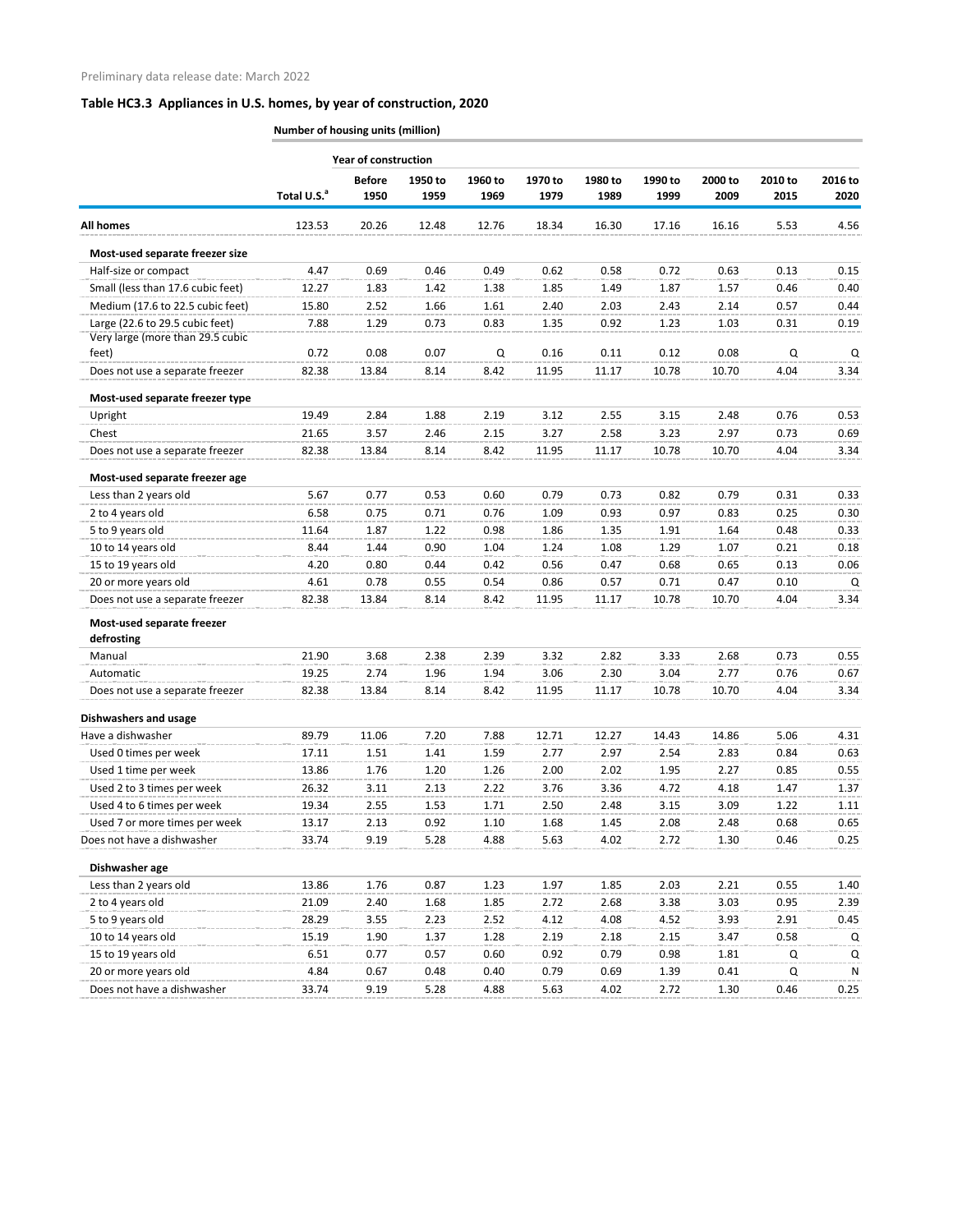|                                                    |                         | <b>Year of construction</b> |                 |                 |                 |                 |                 |                 |                 |                 |
|----------------------------------------------------|-------------------------|-----------------------------|-----------------|-----------------|-----------------|-----------------|-----------------|-----------------|-----------------|-----------------|
|                                                    | Total U.S. <sup>a</sup> | <b>Before</b><br>1950       | 1950 to<br>1959 | 1960 to<br>1969 | 1970 to<br>1979 | 1980 to<br>1989 | 1990 to<br>1999 | 2000 to<br>2009 | 2010 to<br>2015 | 2016 to<br>2020 |
| <b>All homes</b>                                   | 123.53                  | 20.26                       | 12.48           | 12.76           | 18.34           | 16.30           | 17.16           | 16.16           | 5.53            | 4.56            |
| Most-used dishwasher cycle type                    |                         |                             |                 |                 |                 |                 |                 |                 |                 |                 |
| Normal or default cycle without                    |                         |                             |                 |                 |                 |                 |                 |                 |                 |                 |
| heated dry                                         | 13.22                   | 1.68                        | 1.05            | 1.03            | 1.81            | 1.92            | 2.28            | 2.22            | 0.66            | 0.57            |
| Normal or default cycle with heated                |                         |                             |                 |                 |                 |                 |                 |                 |                 |                 |
| dry                                                | 46.03                   | 6.06                        | 3.62            | 4.07            | 6.02            | 5.68            | 7.37            | 7.83            | 2.85            | 2.54            |
| Heavy or pots and pans cycle                       | 5.49                    | 0.64                        | 0.45            | 0.43            | 0.89            | 0.69            | 0.91            | 0.83            | 0.36            | 0.31            |
| Light or delicate cycle                            | 1.23                    | 0.18                        | 0.10            | 0.11            | 0.14            | 0.26            | 0.19            | 0.15            | 0.04            | Q               |
| Energy saver                                       | 4.85                    | 0.69                        | 0.41            | 0.48            | 0.83            | 0.58            | 0.80            | 0.66            | 0.25            | 0.16            |
| Quick cycle                                        | 1.85                    | 0.30                        | 0.15            | 0.17            | 0.25            | 0.18            | 0.35            | 0.34            | 0.07            | 0.05            |
| Does not have or use a dishwasher                  | 50.85                   | 10.71                       | 6.70            | 6.47            | 8.40            | 6.99            | 5.26            | 4.13            | 1.31            | 0.88            |
| <b>Clothes washers</b>                             |                         |                             |                 |                 |                 |                 |                 |                 |                 |                 |
| Have a clothes washer at home                      | 103.96                  | 15.92                       | 10.56           | 9.84            | 14.40           | 13.41           | 15.45           | 14.94           | 5.11            | 4.32            |
| Top-loading                                        | 74.82                   | 11.42                       | 7.97            | 7.31            | 10.70           | 9.99            | 11.33           | 10.23           | 3.21            | 2.67            |
| Front-loading<br>Does not have a clothes washer at | 29.14                   | 4.50                        | 2.59            | 2.54            | 3.70            | 3.42            | 4.12            | 4.72            | 1.90            | 1.66            |
| home                                               | 19.57                   | 4.34                        | 1.92            | 2.91            | 3.94            | 2.89            | 1.71            | 1.22            | 0.41            | 0.24            |
| Clothes washer age                                 |                         |                             |                 |                 |                 |                 |                 |                 |                 |                 |
| Less than 2 years old                              | 17.32                   | 2.61                        | 1.69            | 1.53            | 2.41            | 2.19            | 2.47            | 2.43            | 0.77            | 1.22            |
|                                                    |                         |                             | 2.49            |                 |                 |                 |                 |                 |                 |                 |
| 2 to 4 years old<br>5 to 9 years old               | 26.15<br>34.70          | 3.77<br>5.01                | 3.44            | 2.44<br>3.29    | 3.25<br>5.12    | 3.39<br>4.38    | 3.90<br>5.35    | 3.69<br>4.87    | 1.23<br>2.36    | 1.99<br>0.89    |
| 10 to 14 years old                                 |                         |                             |                 |                 |                 |                 |                 |                 | 0.66            |                 |
| 15 to 19 years old                                 | 16.15                   | 2.64                        | 1.91            | 1.66            | 2.27            | 2.10            | 2.23            | 2.52            |                 | 0.17            |
| 20 or more years old                               | 5.80<br>3.83            | 0.93<br>0.97                | 0.71<br>0.32    | 0.53<br>0.38    | 0.80<br>0.55    | 0.89<br>0.45    | 0.77<br>0.74    | 1.06<br>0.38    | 0.08<br>Q       | Q<br>Q          |
| Does not have a clothes washer at                  |                         |                             |                 |                 |                 |                 |                 |                 |                 |                 |
| home                                               | 19.57                   | 4.34                        | 1.92            | 2.91            | 3.94            | 2.89            | 1.71            | 1.22            | 0.41            | 0.24            |
| <b>Clothes washer usage</b>                        |                         |                             |                 |                 |                 |                 |                 |                 |                 |                 |
| 0 loads per week                                   | 1.19                    | 0.31                        | 0.14            | 0.13            | 0.16            | 0.11            | 0.18            | 0.12            | Q               | $\mathsf Q$     |
| 1 to 4 loads per week                              | 70.32                   | 10.60                       | 7.42            | 6.77            | 9.86            | 9.47            | 10.01           | 9.88            | 3.36            | 2.95            |
| 5 to 9 loads per week                              | 25.67                   | 4.00                        | 2.40            | 2.29            | 3.43            | 2.96            | 4.25            | 3.94            | 1.37            | 1.05            |
| 10 to 15 loads per week                            | 5.90                    | 0.94                        | 0.54            | 0.57            | 0.80            | 0.73            | 0.88            | 0.88            | 0.30            | 0.25            |
| More than 15 loads per week                        | 0.88                    | 0.07                        | Q               | 0.08            | 0.15            | 0.14            | 0.12            | 0.12            | 0.07            | Q               |
| Does not have a clothes washer at                  |                         |                             |                 |                 |                 |                 |                 |                 |                 |                 |
| home                                               | 19.57                   | 4.34                        | 1.92            | 2.91            | 3.94            | 2.89            | 1.71            | 1.22            | 0.41            | 0.24            |
| Usual water temperature setting for                |                         |                             |                 |                 |                 |                 |                 |                 |                 |                 |
| the wash cycle                                     |                         |                             |                 |                 |                 |                 |                 |                 |                 |                 |
| Hot                                                | 8.72                    | 1.49                        | 0.85            | 0.83            | 1.20            | 1.10            | 1.11            | 1.17            | 0.47            | 0.50            |
| Warm                                               | 53.11                   | 7.94                        | 5.42            | 5.08            | 7.14            | 6.91            | 8.05            | 7.84            | 2.63            | 2.09            |
| Cold                                               | 42.13                   | 6.50                        | 4.28            | 3.93            | 6.07            | 5.40            | 6.30            | 5.93            | 2.01            | 1.72            |
| Does not have or use a clothes<br>washer at home   | 19.57                   | 4.34                        | 1.92            | 2.91            | 3.94            | 2.89            | 1.71            | 1.22            | 0.41            | 0.24            |
| <b>Clothes dryer and fuel</b>                      |                         |                             |                 |                 |                 |                 |                 |                 |                 |                 |
| Have a clothes dryer at home                       | 102.32                  | 15.31                       | 10.28           | 9.67            | 14.25           | 13.30           | 15.25           | 14.92           | 5.10            | 4.25            |
| Electricity                                        | 82.20                   | 10.95                       | 7.45            | 7.52            | 11.72           | 11.25           | 12.58           | 12.57           | 4.42            | 3.73            |
| Natural gas                                        | 18.89                   | 4.14                        | 2.74            | 2.06            | 2.38            | 1.91            | 2.41            | 2.12            | 0.64            | 0.50            |
| Propane                                            | 1.23                    | 0.22                        | 0.08            | 0.09            | 0.15            | 0.14            | 0.26            | 0.23            | 0.04            | Q               |
| Does not have a clothes dryer at home              | 21.20                   | 4.95                        | 2.20            | 3.09            | 4.09            | 3.00            | 1.91            | 1.24            | 0.43            | 0.30            |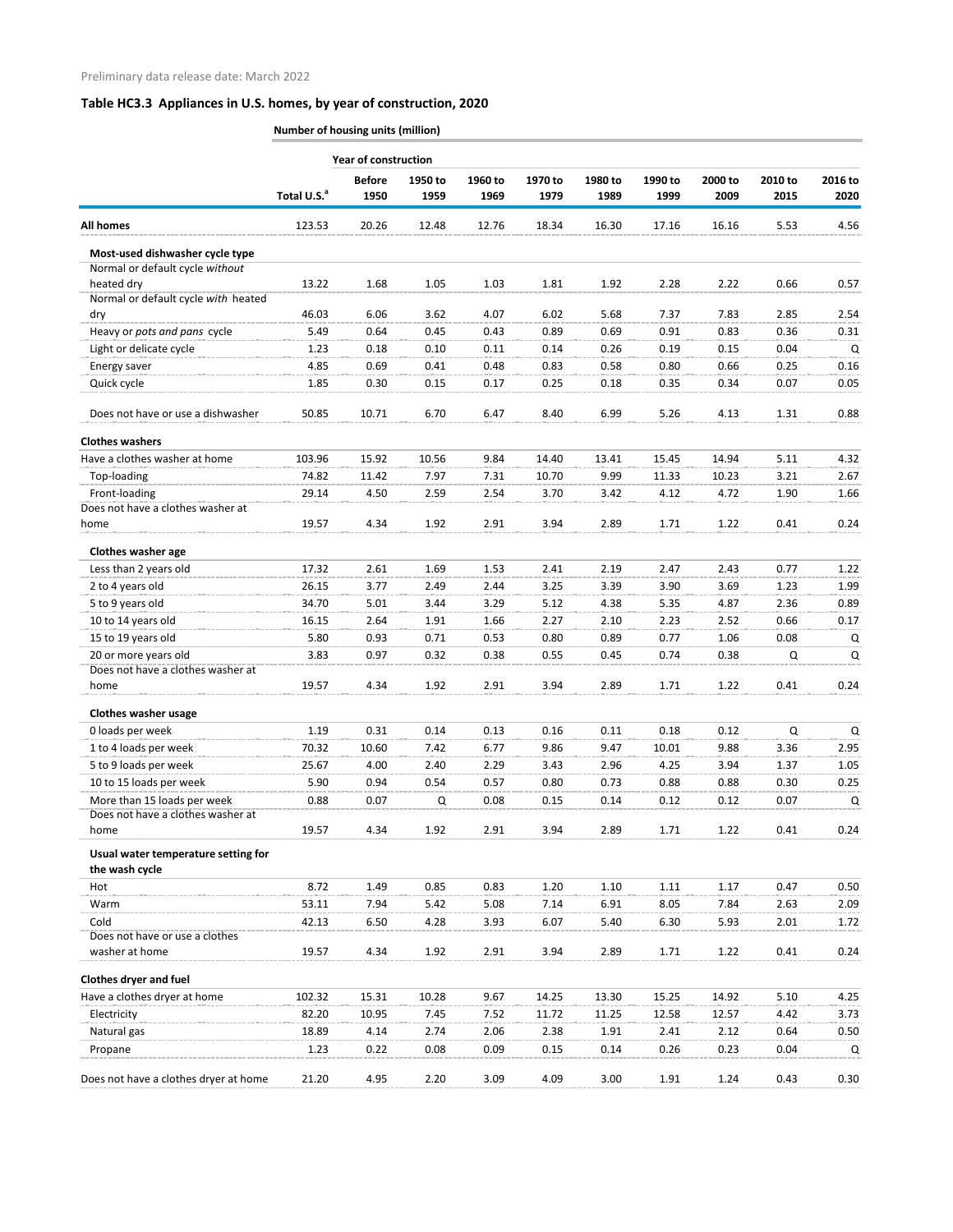| <b>Number of housing units (million)</b> |  |
|------------------------------------------|--|
|                                          |  |

|                                  | <b>Year of construction</b> |                       |                 |                 |                 |                 |                 |                 |                 |                 |
|----------------------------------|-----------------------------|-----------------------|-----------------|-----------------|-----------------|-----------------|-----------------|-----------------|-----------------|-----------------|
|                                  | Total U.S. <sup>a</sup>     | <b>Before</b><br>1950 | 1950 to<br>1959 | 1960 to<br>1969 | 1970 to<br>1979 | 1980 to<br>1989 | 1990 to<br>1999 | 2000 to<br>2009 | 2010 to<br>2015 | 2016 to<br>2020 |
| <b>All homes</b>                 | 123.53                      | 20.26                 | 12.48           | 12.76           | 18.34           | 16.30           | 17.16           | 16.16           | 5.53            | 4.56            |
| Clothes dryer age                |                             |                       |                 |                 |                 |                 |                 |                 |                 |                 |
| Less than 2 years old            | 15.02                       | 2.12                  | 1.51            | 1.30            | 2.18            | 1.75            | 2.13            | 2.12            | 0.72            | 1.19            |
| 2 to 4 years old                 | 23.44                       | 3.14                  | 1.98            | 2.04            | 3.18            | 3.08            | 3.56            | 3.35            | 1.18            | 1.94            |
| 5 to 9 years old                 | 34.26                       | 4.91                  | 3.55            | 3.37            | 4.82            | 4.44            | 5.07            | 4.81            | 2.42            | 0.87            |
| 10 to 14 years old               | 17.68                       | 2.87                  | 2.01            | 1.73            | 2.29            | 2.37            | 2.64            | 2.90            | 0.69            | 0.18            |
| 15 to 19 years old               | 7.03                        | 1.21                  | 0.76            | 0.74            | 1.02            | 1.04            | 0.82            | 1.32            | 0.08            | 0.04            |
| 20 or more years old             | 4.89                        | 1.05                  | 0.47            | 0.49            | 0.76            | 0.62            | 1.03            | 0.43            | Q               | Q               |
| Does not have a clothes dryer at |                             |                       |                 |                 |                 |                 |                 |                 |                 |                 |
| home                             | 21.20                       | 4.95                  | 2.20            | 3.09            | 4.09            | 3.00            | 1.91            | 1.24            | 0.43            | 0.30            |
| <b>Clothes dryer usage</b>       |                             |                       |                 |                 |                 |                 |                 |                 |                 |                 |
| 0 loads per week                 | 1.92                        | 0.49                  | 0.17            | 0.18            | 0.25            | 0.27            | 0.25            | 0.21            | Q               | Q               |
| 1 to 4 loads per week            | 67.48                       | 9.91                  | 7.11            | 6.54            | 9.60            | 8.96            | 9.57            | 9.65            | 3.31            | 2.83            |
| 5 to 9 loads per week            | 25.93                       | 3.85                  | 2.39            | 2.27            | 3.39            | 3.15            | 4.41            | 4.01            | 1.37            | 1.09            |
| 10 to 15 loads per week          | 6.06                        | 0.96                  | 0.54            | 0.59            | 0.85            | 0.75            | 0.92            | 0.91            | 0.33            | 0.20            |
| More than 15 loads per week      | 0.93                        | 0.10                  | 0.07            | 0.09            | 0.16            | 0.16            | 0.09            | 0.14            | 0.06            | 0.06            |
| Does not have a clothes dryer at |                             |                       |                 |                 |                 |                 |                 |                 |                 |                 |
| home                             | 21.20                       | 4.95                  | 2.20            | 3.09            | 4.09            | 3.00            | 1.91            | 1.24            | 0.43            | 0.30            |

Source: U.S. Energy Information Administration, Office of Energy Demand and Integrated Statistics, Form EIA-457A of the *2020 Residential Energy Consumption Survey* Notes: Because of rounding, data may not sum to totals. See RECS Terminology for definition of terms used in these tables.

<sup>a</sup> Total U.S. includes all primary occupied housing units in the 50 states and the District of Columbia. Vacant housing units, seasonal units, second homes, military houses, and group quarters are excluded.

<sup>b</sup> Some other small kitchen appliance includes food processors, air fryers, stand mixers, bread makers, waffle makers, electric can openers, sandwich makers, coffee grinders, and many other reported appliances.

Q = Data withheld because either the relative standard error (RSE) was greater than 50% or fewer than 10 households in reporting sample.

N = No households in reporting sample.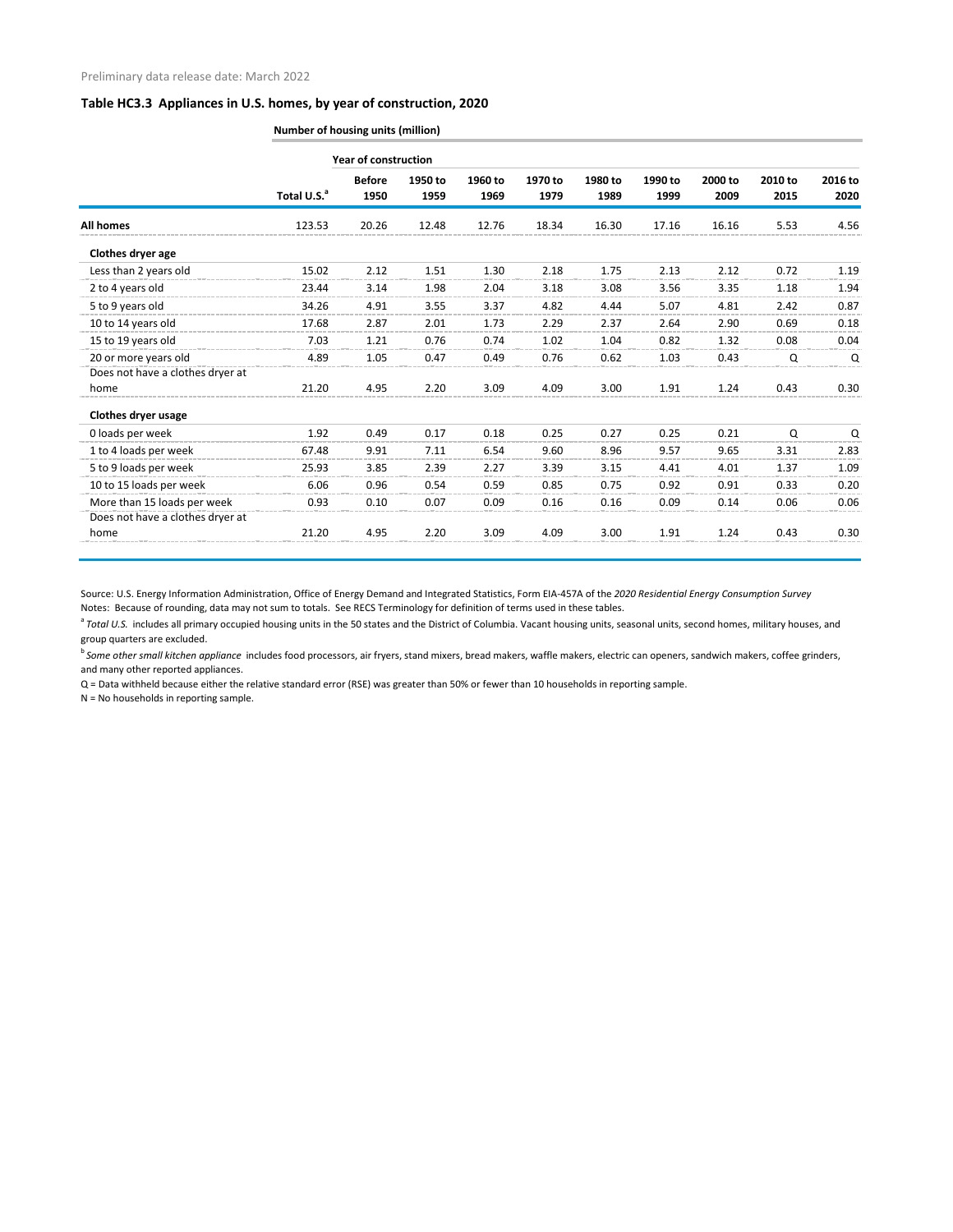|                                                   | RSEs for number of housing units |                             |                 |                 |                 |                 |                 |                 |                 |                 |  |  |
|---------------------------------------------------|----------------------------------|-----------------------------|-----------------|-----------------|-----------------|-----------------|-----------------|-----------------|-----------------|-----------------|--|--|
|                                                   |                                  | <b>Year of construction</b> |                 |                 |                 |                 |                 |                 |                 |                 |  |  |
|                                                   | Total U.S. <sup>a</sup>          | <b>Before</b><br>1950       | 1950 to<br>1959 | 1960 to<br>1969 | 1970 to<br>1979 | 1980 to<br>1989 | 1990 to<br>1999 | 2000 to<br>2009 | 2010 to<br>2015 | 2016 to<br>2020 |  |  |
| <b>All homes</b>                                  | 0.00                             | 0.00                        | 0.00            | 0.00            | 0.00            | 0.00            | 0.00            | 0.00            | 2.84            | 3.44            |  |  |
| Ranges (units with both an oven and a<br>cooktop) |                                  |                             |                 |                 |                 |                 |                 |                 |                 |                 |  |  |
| Have a range                                      | 0.30                             | 0.62                        | 0.73            | 1.16            | 0.66            | 0.74            | 0.81            | 0.79            | 2.95            | 3.82            |  |  |
| 1                                                 | 0.32                             | 0.73                        | 0.79            | 1.33            | 0.69            | 0.81            | 0.89            | 0.91            | 2.90            | 3.74            |  |  |
| 2 or more                                         | 5.29                             | 11.75                       | 16.49           | 15.33           | 13.91           | 18.54           | 14.08           | 16.17           | 35.09           | 49.32           |  |  |
| Does not have a range                             | 2.54                             | 8.45                        | 6.78            | 7.29            | 6.35            | 7.00            | 6.02            | 5.48            | 9.53            | 8.13            |  |  |
| Most-used range fuel                              |                                  |                             |                 |                 |                 |                 |                 |                 |                 |                 |  |  |
| Electricity                                       | 0.69                             | 2.60                        | 3.05            | 2.87            | 1.54            | 1.55            | 1.99            | 1.64            | 3.94            | 5.18            |  |  |
| Natural gas                                       | 1.17                             | 2.17                        | 3.66            | 3.38            | 3.52            | 5.08            | 4.20            | 3.91            | 7.28            | 7.04            |  |  |
| Propane                                           | 3.91                             | 10.75                       | 11.59           | 17.66           | 9.18            | 11.89           | 9.81            | 9.79            | 14.42           | 16.95           |  |  |
| Dual-fuel                                         | 3.49                             | 8.74                        | 12.72           | 13.17           | 12.47           | 10.97           | 12.49           | 11.06           | 21.84           | 21.44           |  |  |
| Does not have a range                             | 2.54                             | 8.45                        | 6.78            | 7.29            | 6.35            | 7.00            | 6.02            | 5.48            | 9.53            | 8.13            |  |  |
| Most-used range usage: cooktop<br>part            |                                  |                             |                 |                 |                 |                 |                 |                 |                 |                 |  |  |
| 0 times per week                                  | 3.97                             | 10.64                       | 10.75           | 11.38           | 8.33            | 9.48            | 9.76            | 10.84           | 15.20           | 18.18           |  |  |
| 1 to 3 times per week                             | 2.43                             | 6.45                        | 6.90            | 6.41            | 6.36            | 7.39            | 6.36            | 5.70            | 10.08           | 12.19           |  |  |
| 4 to 7 times per week                             | 1.01                             | 2.71                        | 3.23            | 3.39            | 2.51            | 3.27            | 2.88            | 2.48            | 5.08            | 6.52            |  |  |
| 8 to 14 times per week                            | 1.41                             | 3.42                        | 5.27            | 5.32            | 4.18            | 3.99            | 4.21            | 4.00            | 7.46            | 9.46            |  |  |
| 15 or more times per week                         | 2.84                             | 5.92                        | 8.05            | 8.08            | 7.16            | 8.03            | 7.46            | 7.11            | 12.85           | 14.34           |  |  |
| Does not have a range                             | 2.54                             | 8.45                        | 6.78            | 7.29            | 6.35            | 7.00            | 6.02            | 5.48            | 9.53            | 8.13            |  |  |
| Most-used range usage: oven part                  |                                  |                             |                 |                 |                 |                 |                 |                 |                 |                 |  |  |
| 0 times per week                                  | 2.41                             | 5.25                        | 7.41            | 9.52            | 5.05            | 6.71            | 6.54            | 7.14            | 11.68           | 13.91           |  |  |
| 1 to 3 times per week                             | 0.93                             | 2.54                        | 2.65            | 3.17            | 2.46            | 2.68            | 2.10            | 2.30            | 4.96            | 6.37            |  |  |
| 4 to 7 times per week                             | 1.23                             | 2.86                        | 4.32            | 4.12            | 3.48            | 3.55            | 3.21            | 3.21            | 6.06            | 6.70            |  |  |
| 8 to 14 times per week                            | 4.39                             | 9.80                        | 12.38           | 11.72           | 9.53            | 10.88           | 11.02           | 10.85           | 14.89           | 23.37           |  |  |
| 15 or more times per week                         | 8.88                             | 23.61                       | 25.73           | 25.72           | 20.41           | 24.66           | 24.78           | 19.07           | 40.85           | 40.05           |  |  |
| Does not have a range                             | 2.54                             | 8.45                        | 6.78            | 7.29            | 6.35            | 7.00            | 6.02            | 5.48            | 9.53            | 8.13            |  |  |
| Separate cooktops                                 |                                  |                             |                 |                 |                 |                 |                 |                 |                 |                 |  |  |
| Have a separate cooktop                           | 1.98                             | 6.71                        | 5.92            | 6.02            | 4.95            | 6.02            | 4.82            | 4.97            | 8.08            | 7.85            |  |  |
| 1                                                 | 2.00                             | 6.88                        | 6.03            | 6.19            | 5.12            | 6.02            | 4.80            | 4.94            | 8.36            | 7.85            |  |  |
| 2 or more                                         | 13.39                            | 41.49                       | 45.41           | 31.46           | 31.29           | 49.15           | 33.97           | 29.91           | 70.39           | 54.11           |  |  |
| Does not have a separate cooktop                  | 0.33                             | 0.75                        | 0.96            | 1.43            | 0.75            | 0.87            | 0.83            | 0.93            | 2.88            | 3.87            |  |  |
| Most-used separate cooktop fuel                   |                                  |                             |                 |                 |                 |                 |                 |                 |                 |                 |  |  |
| Electricity                                       | 3.04                             | 9.57                        | 8.33            | 7.06            | 7.98            | 6.78            | 6.26            | 8.13            | 14.12           | 13.18           |  |  |
| Natural gas                                       | 2.93                             | 9.98                        | 10.36           | 7.82            | 9.23            | 11.13           | 8.80            | 6.93            | 10.45           | 10.26           |  |  |
| Propane                                           | 7.44                             | 28.54                       | 34.37           | 35.11           | 20.74           | 19.31           | 19.14           | 14.74           | 37.38           | 24.32           |  |  |
| Does not have a separate cooktop                  | 0.33                             | 0.75                        | 0.96            | 1.43            | 0.75            | 0.87            | 0.83            | 0.93            | 2.88            | 3.87            |  |  |
| Most-used separate cooktop usage                  |                                  |                             |                 |                 |                 |                 |                 |                 |                 |                 |  |  |
| 0 times per week                                  | 8.05                             | 29.04                       | 24.66           | 19.58           | 23.37           | 26.89           | 24.30           | 22.86           | 30.50           | 40.80           |  |  |
| 1 to 3 times per week                             | 5.70                             | 20.03                       | 18.17           | 16.11           | 17.34           | 17.03           | 17.44           | 17.04           | 29.37           | 22.11           |  |  |
| 4 to 7 times per week                             | 3.84                             | 9.94                        | 10.31           | 10.02           | 9.18            | 10.98           | 9.06            | 7.52            | 11.77           | 11.67           |  |  |
| 8 to 14 times per week                            | 3.73                             | 11.14                       | 15.14           | 12.06           | 10.96           | 10.10           | 10.35           | 9.75            | 22.38           | 15.48           |  |  |
| 15 or more times per week                         | 5.16                             | 16.41                       | 19.99           | 15.12           | 16.09           | 15.71           | 15.33           | 14.10           | 21.46           | 23.60           |  |  |
| Does not have a separate cooktop                  | 0.33                             | 0.75                        | 0.96            | 1.43            | 0.75            | 0.87            | 0.83            | 0.93            | 2.88            | 3.87            |  |  |
|                                                   |                                  |                             |                 |                 |                 |                 |                 |                 |                 |                 |  |  |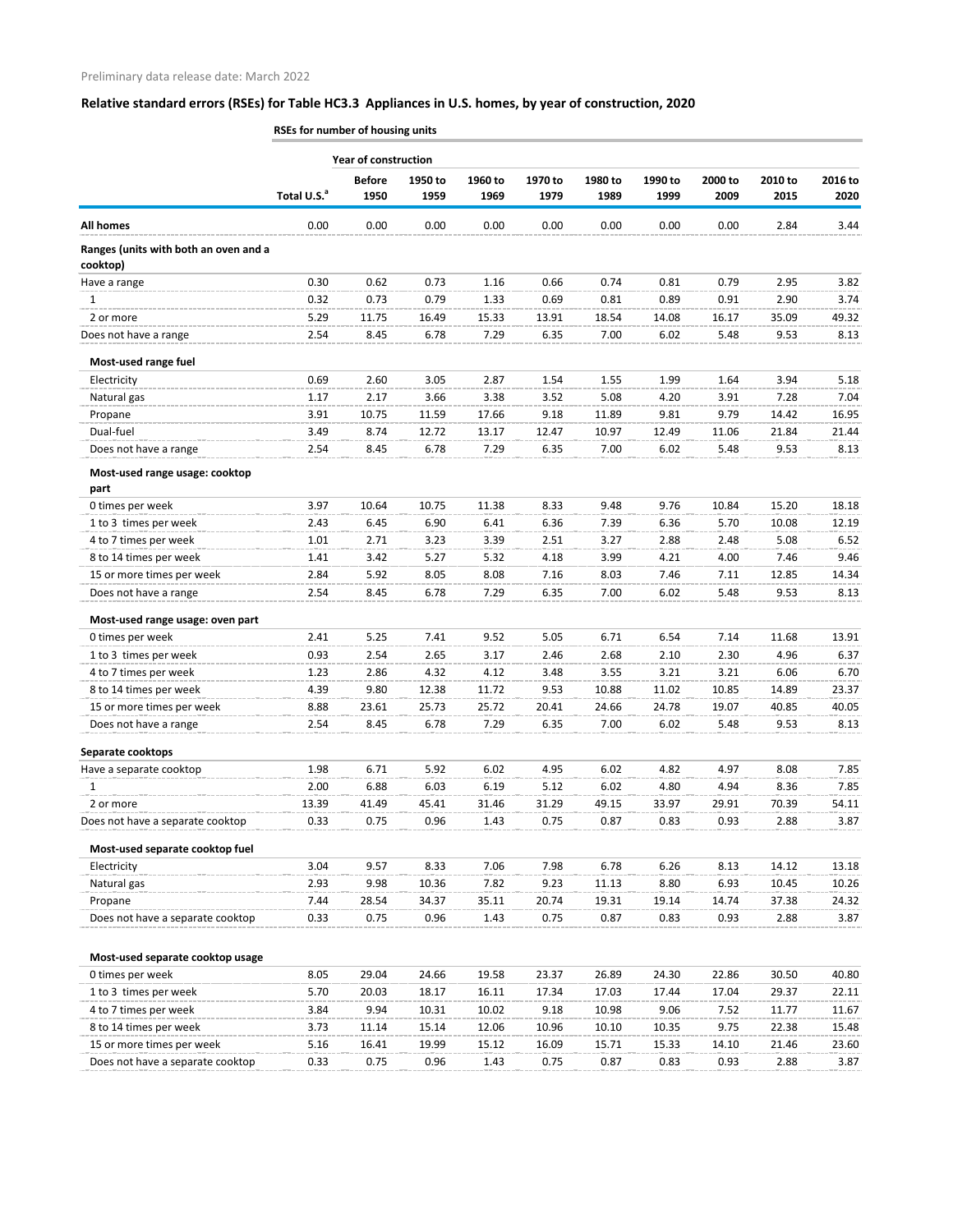|                                    | RSEs for number of housing units |                             |                 |                 |                 |                 |                 |                 |                 |                 |  |  |
|------------------------------------|----------------------------------|-----------------------------|-----------------|-----------------|-----------------|-----------------|-----------------|-----------------|-----------------|-----------------|--|--|
|                                    |                                  | <b>Year of construction</b> |                 |                 |                 |                 |                 |                 |                 |                 |  |  |
|                                    | Total U.S. <sup>a</sup>          | <b>Before</b><br>1950       | 1950 to<br>1959 | 1960 to<br>1969 | 1970 to<br>1979 | 1980 to<br>1989 | 1990 to<br>1999 | 2000 to<br>2009 | 2010 to<br>2015 | 2016 to<br>2020 |  |  |
| <b>All homes</b>                   | 0.00                             | 0.00                        | 0.00            | 0.00            | 0.00            | 0.00            | 0.00            | 0.00            | 2.84            | 3.44            |  |  |
| Separate wall ovens                |                                  |                             |                 |                 |                 |                 |                 |                 |                 |                 |  |  |
| Have a separate wall oven          | 2.24                             | 6.95                        | 5.42            | 6.14            | 5.29            | 6.32            | 5.27            | 4.33            | 7.78            | 8.06            |  |  |
| 1                                  | 2.46                             | 8.18                        | 5.62            | 6.53            | 6.03            | 6.88            | 5.75            | 6.02            | 10.71           | 10.14           |  |  |
| 2 or more                          | 5.70                             | 13.93                       | 19.98           | 13.29           | 11.81           | 10.77           | 12.54           | 7.86            | 13.38           | 13.61           |  |  |
| Does not have a separate wall oven | 0.42                             | 0.79                        | 0.91            | 1.48            | 0.86            | 1.16            | 1.00            | 1.03            | 2.95            | 3.85            |  |  |
| Most-used separate wall oven fuel  |                                  |                             |                 |                 |                 |                 |                 |                 |                 |                 |  |  |
| Electricity                        | 2.28                             | 7.46                        | 6.88            | 7.31            | 6.12            | 6.58            | 5.35            | 4.30            | 7.94            | 8.37            |  |  |
| Natural gas                        | 5.15                             | 17.90                       | 13.87           | 13.49           | 13.10           | 23.32           | 19.05           | 14.30           | 18.20           | 21.77           |  |  |
| Propane                            | 22.79                            | 50.07                       | 0.00            | 57.42           | 49.39           | 66.01           | 50.02           | 74.74           | 0.00            | 100.94          |  |  |
| Does not have a separate wall oven | 0.42                             | 0.79                        | 0.91            | 1.48            | 0.86            | 1.16            | 1.00            | 1.03            | 2.95            | 3.85            |  |  |
| Most-used separate wall oven       |                                  |                             |                 |                 |                 |                 |                 |                 |                 |                 |  |  |
| usage                              |                                  |                             |                 |                 |                 |                 |                 |                 |                 |                 |  |  |
| 0 times per week                   | 6.88                             | 18.15                       | 16.15           | 17.09           | 14.11           | 18.91           | 23.29           | 20.20           | 25.61           | 32.44           |  |  |
| 1 to 3 times per week              | 3.14                             | 10.81                       | 9.42            | 7.76            | 7.40            | 10.59           | 8.48            | 6.80            | 12.97           | 12.25           |  |  |
| 4 to 7 times per week              | 3.19                             | 9.70                        | 10.77           | 9.85            | 9.33            | 8.28            | 8.63            | 8.15            | 13.41           | 10.73           |  |  |
| 8 to 14 times per week             | 7.16                             | 23.10                       | 25.57           | 18.20           | 16.30           | 17.26           | 19.21           | 16.71           | 29.99           | 28.69           |  |  |
| 15 or more times per week          | 15.91                            | 44.30                       | 70.44           | 35.51           | 38.55           | 45.31           | 52.18           | 53.32           | 35.19           | 100.60          |  |  |
| Does not have a separate wall oven | 0.42                             | 0.79                        | 0.91            | 1.48            | 0.86            | 1.16            | 1.00            | 1.03            | 2.95            | 3.85            |  |  |
| Frequency of hot meals cooked      |                                  |                             |                 |                 |                 |                 |                 |                 |                 |                 |  |  |
| No hot meals cooked                | 11.24                            | 29.08                       | 26.84           | 30.57           | 31.59           | 25.40           | 30.51           | 39.10           | 67.64           | 46.62           |  |  |
| Less than once a week              | 6.88                             | 16.86                       | 20.76           | 15.42           | 14.74           | 20.48           | 17.61           | 15.14           | 30.72           | 29.87           |  |  |
| About once a week                  | 6.73                             | 17.97                       | 21.96           | 18.93           | 12.97           | 14.53           | 18.17           | 15.53           | 20.37           | 25.92           |  |  |
| A few times each week              | 1.68                             | 5.21                        | 6.46            | 4.81            | 4.72            | 4.93            | 4.97            | 4.86            | 8.55            | 8.62            |  |  |
| Once a day                         | 1.47                             | 3.47                        | 5.26            | 4.50            | 3.54            | 4.66            | 3.77            | 4.06            | 7.65            | 8.64            |  |  |
| 2 times a day                      | 1.18                             | 3.29                        | 3.92            | 3.18            | 2.87            | 3.30            | 2.42            | 2.91            | 6.00            | 6.25            |  |  |
| 3 or more times a day              | 1.94                             | 4.33                        | 6.30            | 5.49            | 5.80            | 5.08            | 4.74            | 4.98            | 8.19            | 10.35           |  |  |
| <b>Microwave ovens</b>             |                                  |                             |                 |                 |                 |                 |                 |                 |                 |                 |  |  |
| Have a microwave oven              | 0.20                             | 0.60                        | 0.70            | 0.62            | 0.48            | 0.55            | 0.25            | 0.37            | 2.84            | 3.55            |  |  |
| 1                                  | 0.26                             | 0.81                        | 0.89            | 0.87            | 0.59            | 0.77            | 0.52            | 0.65            | 2.93            | 3.72            |  |  |
| 2 or more                          | 3.28                             | 9.52                        | 13.87           | 10.94           | 10.96           | 11.40           | 8.93            | 8.29            | 16.67           | 21.12           |  |  |
| Does not have a microwave oven     | 4.85                             | 8.11                        | 13.86           | 11.63           | 11.92           | 13.60           | 11.85           | 16.19           | 29.68           | 36.33           |  |  |
| Microwave oven usage               |                                  |                             |                 |                 |                 |                 |                 |                 |                 |                 |  |  |
| 0 times per week                   | 8.23                             | 20.59                       | 26.64           | 35.96           | 22.65           | 18.29           | 21.89           | 25.05           | 43.59           | 34.95           |  |  |
| 1 to 3 times per week              | 3.27                             | 8.38                        | 9.72            | 10.28           | 6.75            | 7.87            | 8.75            | 8.90            | 14.09           | 15.51           |  |  |
| 4 to 7 times per week              | 0.96                             | 2.88                        | 3.41            | 3.83            | 2.63            | 3.50            | 3.16            | 3.36            | 5.66            | 6.87            |  |  |
| 8 to 14 times per week             | 1.53                             | 3.65                        | 4.72            | 5.09            | 3.30            | 4.53            | 3.95            | 3.77            | 6.26            | 7.13            |  |  |
| 15 or more times per week          | 1.25                             | 3.62                        | 4.11            | 3.57            | 2.89            | 3.38            | 3.30            | 3.34            | 5.83            | 7.28            |  |  |
| Does not have a microwave oven     | 4.85                             | 8.11                        | 13.86           | 11.63           | 11.92           | 13.60           | 11.85           | 16.19           | 29.68           | 36.33           |  |  |
| <b>Outdoor grills and fuel</b>     |                                  |                             |                 |                 |                 |                 |                 |                 |                 |                 |  |  |
| Use an outdoor grill               | 0.70                             | 1.80                        | 2.67            | 2.47            | 1.84            | 2.20            | 1.81            | 1.94            | 4.00            | 4.65            |  |  |
| Natural gas                        | 3.72                             | 12.05                       | 13.27           | 13.89           | 10.34           | 12.68           | 10.31           | 9.39            | 13.21           | 16.40           |  |  |
| Propane                            | 1.09                             | 2.79                        | 3.77            | 4.18            | 3.04            | 2.97            | 2.78            | 2.93            | 5.40            | 6.34            |  |  |
| Charcoal                           | 1.66                             | 4.05                        | 5.44            | 5.50            | 5.13            | 4.79            | 4.38            | 4.28            | 7.62            | 8.62            |  |  |
| Does not use an outdoor grill      | 0.90                             | 2.00                        | 3.87            | 3.15            | 2.18            | 2.34            | 2.96            | 2.90            | 4.47            | 5.68            |  |  |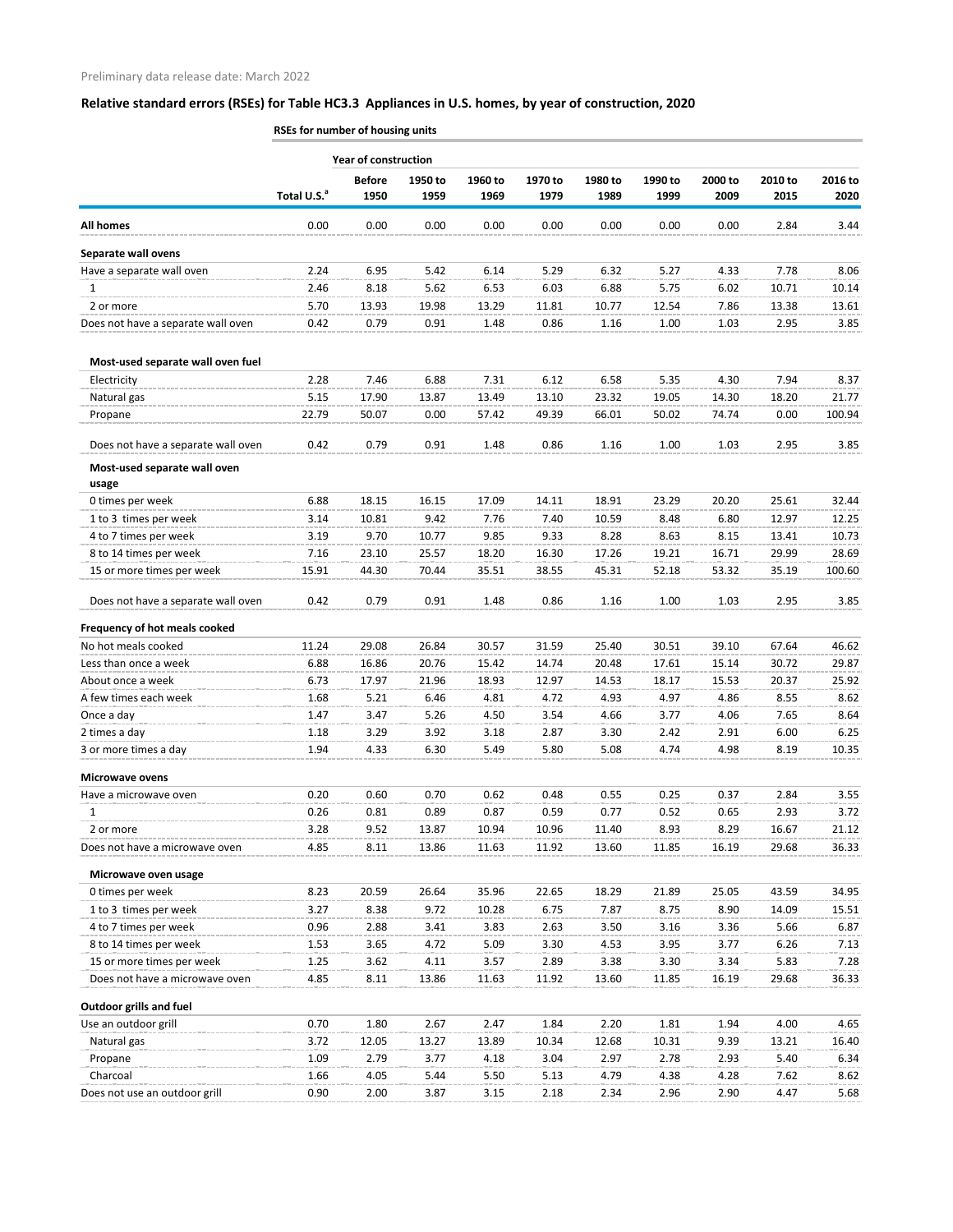**RSEs for number of housing units**

|                                                                                       |                         | Year of construction |         |         |         |         |         |         |         |         |
|---------------------------------------------------------------------------------------|-------------------------|----------------------|---------|---------|---------|---------|---------|---------|---------|---------|
|                                                                                       |                         | <b>Before</b>        | 1950 to | 1960 to | 1970 to | 1980 to | 1990 to | 2000 to | 2010 to | 2016 to |
|                                                                                       | Total U.S. <sup>a</sup> | 1950                 | 1959    | 1969    | 1979    | 1989    | 1999    | 2009    | 2015    | 2020    |
| <b>All homes</b>                                                                      | 0.00                    | 0.00                 | 0.00    | 0.00    | 0.00    | 0.00    | 0.00    | 0.00    | 2.84    | 3.44    |
| Small kitchen appliances used at least<br>once each week (more than one may<br>apply) |                         |                      |         |         |         |         |         |         |         |         |
| Toaster                                                                               | 0.64                    | 1.78                 | 2.36    | 2.35    | 1.57    | 2.07    | 1.55    | 1.69    | 4.11    | 5.30    |
| Toaster oven                                                                          | 1.27                    | 3.09                 | 3.67    | 4.44    | 3.37    | 3.62    | 3.12    | 3.10    | 6.94    | 8.51    |
| Coffee maker                                                                          | 0.49                    | 1.51                 | 1.67    | 1.60    | 1.31    | 1.44    | 1.32    | 1.19    | 3.97    | 4.50    |
| Slow cooker                                                                           | 1.26                    | 3.95                 | 3.99    | 3.94    | 3.37    | 3.50    | 3.69    | 3.46    | 6.98    | 7.59    |
| Instant pot                                                                           | 1.92                    | 5.25                 | 6.91    | 7.20    | 4.39    | 5.47    | 4.89    | 4.48    | 7.42    | 8.74    |
| Rice cooker                                                                           | 1.85                    | 5.92                 | 8.85    | 6.09    | 5.30    | 5.24    | 5.38    | 4.91    | 9.22    | 9.76    |
| Blender or juicer                                                                     | 1.29                    | 3.81                 | 4.94    | 3.96    | 3.41    | 3.27    | 3.88    | 3.02    | 5.89    | 6.78    |
| Some other small kitchen appliance <sup>b</sup>                                       | 2.49                    | 6.51                 | 7.61    | 7.97    | 6.53    | 7.94    | 6.73    | 6.38    | 8.61    | 10.02   |
| <b>Refrigerators</b>                                                                  |                         |                      |         |         |         |         |         |         |         |         |
| Use a refrigerator                                                                    | 0.06                    | 0.21                 | 0.27    | 0.18    | 0.19    | 0.10    | 0.12    | 0.19    | 2.85    | 3.59    |
| 1                                                                                     | 0.45                    | 1.35                 | 1.84    | 1.98    | 1.31    | 1.70    | 1.63    | 1.73    | 3.84    | 4.57    |
| 2 or more                                                                             | 0.80                    | 3.05                 | 3.55    | 3.79    | 2.84    | 3.51    | 2.28    | 2.73    | 5.73    | 6.85    |
| Does not use a refrigerator                                                           | 11.04                   | 25.45                | 43.45   | 33.50   | 27.58   | 32.28   | 55.91   | 31.80   | 83.23   | 57.83   |
| Most-used refrigerator size                                                           |                         |                      |         |         |         |         |         |         |         |         |
| Half-size or compact                                                                  | 9.93                    | 22.30                | 31.48   | 36.60   | 23.78   | 23.34   | 27.19   | 28.41   | 52.18   | 49.55   |
| Small (less than 17.6 cubic feet)                                                     | 3.63                    | 8.40                 | 11.59   | 10.73   | 8.30    | 12.68   | 13.88   | 14.93   | 20.40   | 25.79   |
| Medium (17.6 to 22.5 cubic feet)                                                      | 0.82                    | 2.09                 | 2.94    | 2.51    | 2.32    | 2.48    | 2.99    | 2.90    | 5.15    | 6.75    |
| Large (22.6 to 29.5 cubic feet)                                                       | 0.87                    | 2.56                 | 3.29    | 2.90    | 2.68    | 2.31    | 2.56    | 2.05    | 4.11    | 4.99    |
| Very large (more than 29.5 cubic                                                      |                         |                      |         |         |         |         |         |         |         |         |
| feet)                                                                                 | 5.85                    | 17.14                | 25.23   | 22.12   | 18.29   | 14.83   | 16.06   | 12.75   | 23.45   | 27.74   |
| Does not use a refrigerator                                                           | 11.04                   | 25.45                | 43.45   | 33.50   | 27.58   | 32.28   | 55.91   | 31.80   | 83.23   | 57.83   |
| Most-used refrigerator type                                                           |                         |                      |         |         |         |         |         |         |         |         |
| Half-size/compact                                                                     | 9.93                    | 22.30                | 31.48   | 36.60   | 23.78   | 23.34   | 27.19   | 28.41   | 52.18   | 49.55   |
| 1 door                                                                                | 2.73                    | 5.67                 | 7.47    | 6.79    | 6.77    | 8.23    | 8.62    | 9.48    | 14.95   | 17.08   |
| 2 doors, top freezer                                                                  | 1.01                    | 2.12                 | 4.59    | 3.93    | 2.63    | 3.22    | 4.69    | 4.25    | 7.18    | 9.55    |
| 2 doors, bottom freezer                                                               | 1.57                    | 3.72                 | 5.56    | 5.56    | 4.10    | 4.04    | 4.85    | 3.59    | 6.14    | 6.81    |
| 2 doors, side-by-side                                                                 | 1.37                    | 4.47                 | 4.48    | 4.44    | 3.44    | 3.32    | 3.39    | 2.82    | 5.44    | 6.96    |
| 3 or more doors                                                                       | 3.43                    | 9.67                 | 12.50   | 11.44   | 10.62   | 9.97    | 8.59    | 7.04    | 11.57   | 15.03   |
| Does not use a refrigerator                                                           | 11.04                   | 25.45                | 43.45   | 33.50   | 27.58   | 32.28   | 55.91   | 31.80   | 83.23   | 57.83   |
| Most-used refrigerator age                                                            |                         |                      |         |         |         |         |         |         |         |         |
| Less than 2 years old                                                                 | 2.29                    | 6.49                 | 7.14    | 5.94    | 5.08    | 5.93    | 6.45    | 4.75    | 10.36   | 6.61    |
| 2 to 4 years old                                                                      | 1.63                    | 3.92                 | 4.50    | 4.69    | 3.86    | 4.58    | 3.91    | 4.00    | 8.12    | 5.71    |
| 5 to 9 years old                                                                      | 1.25                    | 3.25                 | 3.76    | 3.88    | 2.97    | 3.21    | 3.71    | 3.67    | 4.51    | 12.87   |
| 10 to 14 years old                                                                    | 1.86                    | 4.13                 | 5.96    | 5.86    | 5.34    | 5.87    | 5.27    | 3.99    | 8.87    | 25.09   |
| 15 to 19 years old                                                                    | 2.94                    | 9.03                 | 6.87    | 10.71   | 9.05    | 9.34    | 8.64    | 6.19    | 32.01   | 41.31   |
| 20 or more years old                                                                  | 3.64                    | 10.25                | 10.97   | 10.29   | 8.74    | 13.50   | 8.86    | 14.05   | 45.41   | 64.73   |
| Does not use a refrigerator                                                           | 11.04                   | 25.45                | 43.45   | 33.50   | 27.58   | 32.28   | 55.91   | 31.80   | 83.23   | 57.83   |
| Most-used refrigerator through-the-<br>door ice service                               |                         |                      |         |         |         |         |         |         |         |         |
| Yes                                                                                   | 0.93                    | 3.74                 | 4.38    | 4.07    | 2.93    | 2.40    | 2.66    | 1.96    | 4.07    | 5.23    |
| No                                                                                    | 0.59                    | 1.35                 | 2.16    | 1.82    | 1.52    | 1.51    | 2.29    | 2.24    | 5.06    | 6.48    |
| Does not use a refrigerator                                                           | 11.04                   | 25.45                | 43.45   | 33.50   | 27.58   | 32.28   | 55.91   | 31.80   | 83.23   | 57.83   |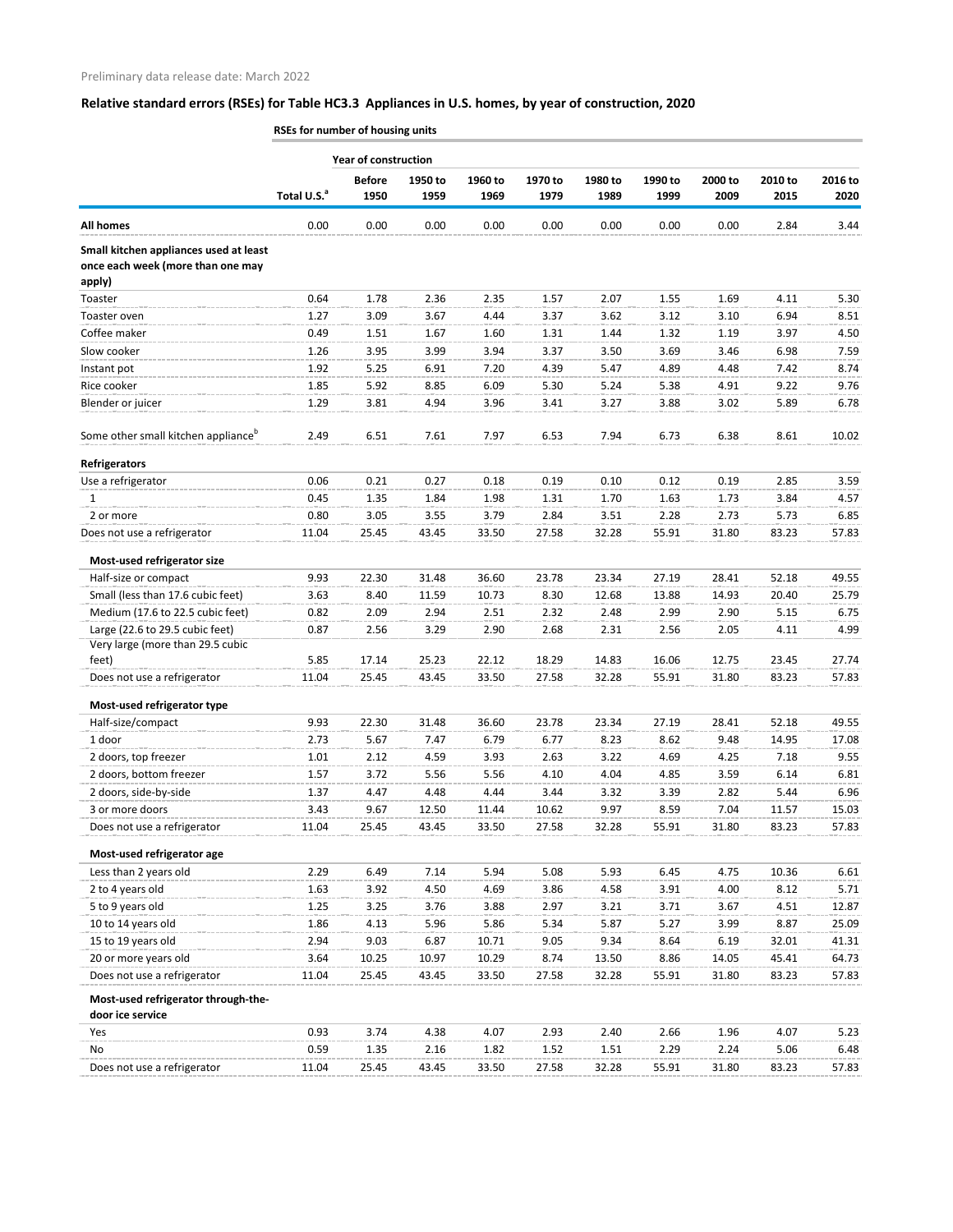|                                     | RSEs for number of housing units |                             |                 |                 |                 |                 |                 |                 |                 |                 |  |  |
|-------------------------------------|----------------------------------|-----------------------------|-----------------|-----------------|-----------------|-----------------|-----------------|-----------------|-----------------|-----------------|--|--|
|                                     |                                  | <b>Year of construction</b> |                 |                 |                 |                 |                 |                 |                 |                 |  |  |
|                                     | Total U.S. <sup>a</sup>          | <b>Before</b><br>1950       | 1950 to<br>1959 | 1960 to<br>1969 | 1970 to<br>1979 | 1980 to<br>1989 | 1990 to<br>1999 | 2000 to<br>2009 | 2010 to<br>2015 | 2016 to<br>2020 |  |  |
| <b>All homes</b>                    | 0.00                             | 0.00                        | 0.00            | 0.00            | 0.00            | 0.00            | 0.00            | 0.00            | 2.84            | 3.44            |  |  |
| Second refrigerator                 |                                  |                             |                 |                 |                 |                 |                 |                 |                 |                 |  |  |
| Use a second refrigerator           | 0.80                             | 3.05                        | 3.55            | 3.79            | 2.84            | 3.51            | 2.28            | 2.73            | 5.73            | 6.85            |  |  |
| Does not use a second refrigerator  | 0.42                             | 1.32                        | 1.84            | 2.01            | 1.29            | 1.66            | 1.62            | 1.75            | 3.79            | 4.38            |  |  |
| Second refrigerator size            |                                  |                             |                 |                 |                 |                 |                 |                 |                 |                 |  |  |
| Half-size or compact                | 2.46                             | 5.93                        | 7.84            | 9.65            | 7.23            | 7.66            | 6.72            | 7.54            | 11.60           | 15.58           |  |  |
| Small (less than 17.6 cubic feet)   | 3.09                             | 8.28                        | 10.03           | 9.64            | 7.38            | 8.78            | 8.01            | 7.49            | 16.55           | 16.74           |  |  |
| Medium (17.6 to 22.5 cubic feet)    | 1.51                             | 5.65                        | 6.10            | 6.36            | 4.98            | 5.95            | 4.09            | 4.75            | 8.36            | 11.02           |  |  |
| Large (22.6 to 29.5 cubic feet)     | 2.84                             | 10.80                       | 10.60           | 10.45           | 8.67            | 8.29            | 6.83            | 6.16            | 11.33           | 15.52           |  |  |
| Very large (more than 29.5 cubic    |                                  |                             |                 |                 |                 |                 |                 |                 |                 |                 |  |  |
| feet)                               | 19.90                            | 51.89                       | 57.72           | 48.53           | 41.84           | 51.07           | 47.99           | 41.91           | 42.50           | 84.56           |  |  |
| Does not use a second refrigerator  | 0.42                             | 1.32                        | 1.84            | 2.01            | 1.29            | 1.66            | 1.62            | 1.75            | 3.79            | 4.38            |  |  |
| Second refrigerator type            |                                  |                             |                 |                 |                 |                 |                 |                 |                 |                 |  |  |
| Half-size or compact                | 2.46                             | 5.93                        | 7.84            | 9.65            | 7.23            | 7.66            | 6.72            | 7.54            | 11.60           | 15.58           |  |  |
| 1 door                              | 3.11                             | 8.70                        | 10.55           | 8.77            | 7.97            | 9.09            | 9.21            | 8.50            | 16.20           | 14.56           |  |  |
| 2 doors, top freezer                | 1.73                             | 6.47                        | 6.63            | 5.95            | 4.84            | 5.46            | 5.45            | 4.82            | 9.87            | 12.30           |  |  |
| 2 doors, bottom freezer             | 6.47                             | 18.71                       | 20.41           | 16.53           | 16.41           | 16.29           | 18.72           | 16.33           | 20.65           | 26.68           |  |  |
| 2 doors, side-by-side               | 3.05                             | 9.90                        | 11.89           | 12.39           | 10.80           | 9.30            | 6.76            | 7.17            | 14.13           | 18.95           |  |  |
| 3 or more doors                     | 13.40                            | 47.49                       | 55.09           | 81.09           | 45.99           | 39.87           | 35.83           | 27.31           | 48.38           | 40.90           |  |  |
| Does not use a second refrigerator  | 0.42                             | 1.32                        | 1.84            | 2.01            | 1.29            | 1.66            | 1.62            | 1.75            | 3.79            | 4.38            |  |  |
| Second refrigerator age             |                                  |                             |                 |                 |                 |                 |                 |                 |                 |                 |  |  |
| Less than 2 years old               | 4.61                             | 12.39                       | 12.52           | 12.63           | 11.90           | 13.08           | 11.71           | 10.54           | 16.54           | 14.95           |  |  |
| 2 to 4 years old                    | 3.38                             | 11.47                       | 12.40           | 14.26           | 9.59            | 11.49           | 7.32            | 8.47            | 14.58           | 13.76           |  |  |
| 5 to 9 years old                    | 2.20                             | 6.18                        | 8.18            | 7.79            | 7.50            | 6.49            | 6.60            | 6.94            | 9.81            | 13.75           |  |  |
| 10 to 14 years old                  | 2.97                             | 8.95                        | 9.06            | 9.32            | 6.05            | 7.05            | 5.29            | 6.08            | 11.08           | 14.57           |  |  |
| 15 to 19 years old                  | 3.52                             | 8.52                        | 11.34           | 11.19           | 9.05            | 10.47           | 7.91            | 6.73            | 21.61           | 43.90           |  |  |
| 20 or more years old                | 3.68                             | 9.67                        | 14.31           | 10.81           | 11.18           | 9.94            | 8.18            | 10.10           | 26.30           | 32.09           |  |  |
| Does not use a second refrigerator  | 0.42                             | 1.32                        | 1.84            | 2.01            | 1.29            | 1.66            | 1.62            | 1.75            | 3.79            | 4.38            |  |  |
| <b>Second refrigerator location</b> |                                  |                             |                 |                 |                 |                 |                 |                 |                 |                 |  |  |
| Basement                            | 2.51                             | 5.92                        | 6.97            | 6.67            | 7.43            | 7.83            | 7.02            | 7.38            | 11.62           | 14.21           |  |  |
| Garage                              | 1.74                             | 11.37                       | 8.39            | 8.11            | 5.09            | 5.87            | 3.57            | 4.67            | 7.15            | 9.58            |  |  |
| Outside                             | 4.81                             | 14.36                       | 14.20           | 16.48           | 14.07           | 13.74           | 13.16           | 19.67           | 34.81           | 28.16           |  |  |
| Main living area                    | 2.34                             | 5.33                        | 7.13            | 7.65            | 6.47            | 7.41            | 6.32            | 7.21            | 12.90           | 15.46           |  |  |
| Some other location                 | 12.09                            | 36.81                       | 39.98           | 44.48           | 57.53           | 40.34           | 40.65           | 29.59           | 58.25           | 57.98           |  |  |
| Does not use a second refrigerator  | 0.42                             | 1.32                        | 1.84            | 2.01            | 1.29            | 1.66            | 1.62            | 1.75            | 3.79            | 4.38            |  |  |
| Wine chiller                        |                                  |                             |                 |                 |                 |                 |                 |                 |                 |                 |  |  |
| Yes                                 | 4.15                             | 11.33                       | 15.02           | 16.21           | 12.41           | 9.97            | 10.00           | 9.77            | 13.88           | 13.72           |  |  |
| No                                  | 0.20                             | 0.38                        | 0.42            | 0.62            | 0.43            | 0.50            | 0.59            | 0.69            | 2.90            | 3.51            |  |  |
| <b>Separate freezers</b>            |                                  |                             |                 |                 |                 |                 |                 |                 |                 |                 |  |  |
| Use a separate freezer              | 1.18                             | 2.73                        | 3.18            | 3.78            | 2.53            | 3.78            | 3.27            | 2.77            | 7.16            | 6.78            |  |  |
| 1                                   | 1.30                             | 3.00                        | 3.22            | 4.12            | 3.00            | 4.12            | 3.68            | 3.37            | 7.40            | 7.35            |  |  |
| 2 or more                           | 4.21                             | 10.73                       | 13.53           | 11.34           | 7.57            | 9.13            | 10.47           | 10.77           | 16.41           | 34.82           |  |  |
| Does not use a separate freezer     | 0.59                             | 1.27                        | 1.70            | 1.95            | 1.35            | 1.73            | 1.93            | 1.41            | 3.91            | 4.29            |  |  |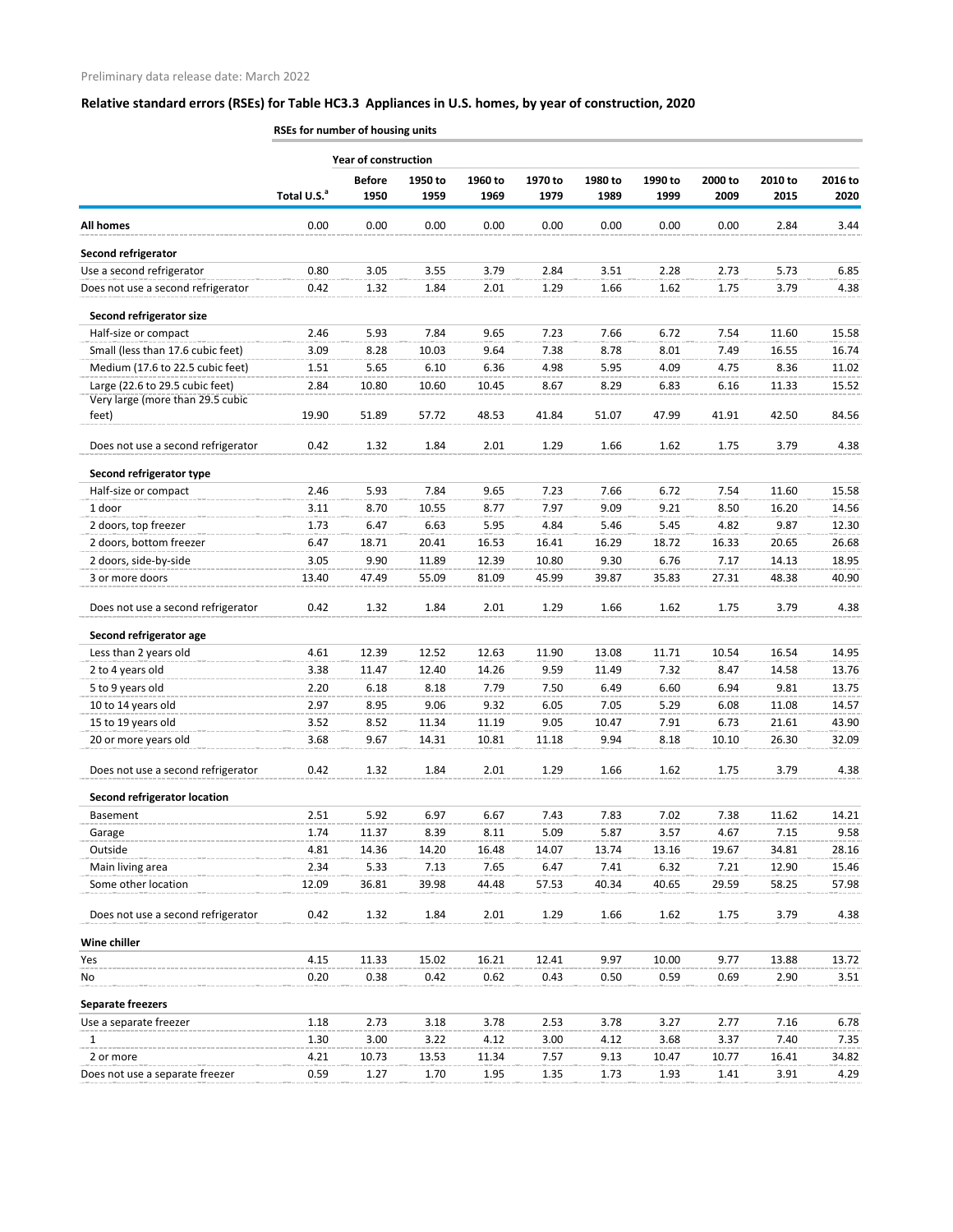|                                          | RSEs for number of housing units |                       |                 |                 |                 |                 |                 |                 |                 |                 |  |
|------------------------------------------|----------------------------------|-----------------------|-----------------|-----------------|-----------------|-----------------|-----------------|-----------------|-----------------|-----------------|--|
|                                          | <b>Year of construction</b>      |                       |                 |                 |                 |                 |                 |                 |                 |                 |  |
|                                          | Total U.S. <sup>a</sup>          | <b>Before</b><br>1950 | 1950 to<br>1959 | 1960 to<br>1969 | 1970 to<br>1979 | 1980 to<br>1989 | 1990 to<br>1999 | 2000 to<br>2009 | 2010 to<br>2015 | 2016 to<br>2020 |  |
| <b>All homes</b>                         | 0.00                             | 0.00                  | 0.00            | 0.00            | 0.00            | 0.00            | 0.00            | 0.00            | 2.84            | 3.44            |  |
| Most-used separate freezer size          |                                  |                       |                 |                 |                 |                 |                 |                 |                 |                 |  |
| Half-size or compact                     | 3.80                             | 11.67                 | 14.59           | 12.44           | 11.52           | 12.64           | 10.37           | 9.79            | 19.85           | 20.50           |  |
| Small (less than 17.6 cubic feet)        | 2.60                             | 7.13                  | 6.70            | 6.55            | 6.04            | 7.79            | 6.30            | 6.17            | 12.23           | 11.74           |  |
| Medium (17.6 to 22.5 cubic feet)         | 2.05                             | 4.76                  | 5.27            | 7.92            | 4.94            | 5.82            | 6.06            | 5.35            | 12.11           | 11.24           |  |
| Large (22.6 to 29.5 cubic feet)          | 2.94                             | 7.18                  | 9.49            | 8.38            | 6.81            | 8.81            | 7.58            | 6.97            | 16.24           | 17.49           |  |
| Very large (more than 29.5 cubic         |                                  |                       |                 |                 |                 |                 |                 |                 |                 |                 |  |
| feet)                                    | 8.77                             | 29.55                 | 35.39           | 50.28           | 23.96           | 25.83           | 27.80           | 31.39           | 53.30           | 50.59           |  |
| Does not use a separate freezer          | 0.59                             | 1.27                  | 1.70            | 1.95            | 1.35            | 1.73            | 1.93            | 1.41            | 3.91            | 4.29            |  |
| Most-used separate freezer type          |                                  |                       |                 |                 |                 |                 |                 |                 |                 |                 |  |
| Upright                                  | 1.81                             | 4.35                  | 5.78            | 5.12            | 4.74            | 5.89            | 4.55            | 4.35            | 9.78            | 10.42           |  |
| Chest                                    | 1.44                             | 3.86                  | 4.78            | 5.79            | 4.91            | 5.08            | 4.68            | 4.17            | 11.00           | 9.60            |  |
| Does not use a separate freezer          | 0.59                             | 1.27                  | 1.70            | 1.95            | 1.35            | 1.73            | 1.93            | 1.41            | 3.91            | 4.29            |  |
| Most-used separate freezer age           |                                  |                       |                 |                 |                 |                 |                 |                 |                 |                 |  |
| Less than 2 years old                    | 4.13                             | 12.11                 | 13.14           | 11.29           | 11.33           | 12.19           | 9.89            | 8.99            | 14.07           | 12.71           |  |
| 2 to 4 years old                         | 3.75                             | 9.07                  | 11.83           | 9.99            | 7.09            | 9.37            | 9.36            | 8.85            | 15.70           | 13.21           |  |
| 5 to 9 years old                         | 2.58                             | 7.20                  | 8.20            | 8.91            | 6.83            | 7.96            | 5.66            | 6.15            | 12.05           | 12.73           |  |
| 10 to 14 years old                       | 2.89                             | 6.20                  | 8.36            | 9.60            | 6.80            | 7.60            | 8.39            | 8.22            | 14.50           | 21.26           |  |
| 15 to 19 years old                       | 3.88                             | 9.96                  | 14.16           | 12.89           | 10.31           | 13.24           | 10.58           | 11.12           | 21.81           | 30.05           |  |
| 20 or more years old                     | 3.73                             | 10.02                 | 12.59           | 11.58           | 8.97            | 11.46           | 9.84            | 9.95            | 21.58           | 42.92           |  |
| Does not use a separate freezer          | 0.59                             | 1.27                  | 1.70            | 1.95            | 1.35            | 1.73            | 1.93            | 1.41            | 3.91            | 4.29            |  |
| Most-used separate freezer<br>defrosting |                                  |                       |                 |                 |                 |                 |                 |                 |                 |                 |  |
| Manual                                   | 1.66                             | 4.08                  | 5.22            | 5.78            | 3.91            | 5.02            | 4.42            | 4.39            | 9.19            | 9.16            |  |
| Automatic                                | 1.67                             | 4.01                  | 5.91            | 6.09            | 4.02            | 5.39            | 5.00            | 5.23            | 9.49            | 9.13            |  |
| Does not use a separate freezer          | 0.59                             | 1.27                  | 1.70            | 1.95            | 1.35            | 1.73            | 1.93            | 1.41            | 3.91            | 4.29            |  |
|                                          |                                  |                       |                 |                 |                 |                 |                 |                 |                 |                 |  |
| <b>Dishwashers and usage</b>             |                                  |                       |                 |                 |                 |                 |                 |                 |                 |                 |  |
| Have a dishwasher                        | 0.42                             | 1.87                  | 2.74            | 2.13            | 1.57            | 1.33            | 1.02            | 0.71            | 3.04            | 3.60            |  |
| Used 0 times per week                    | 1.79                             | 8.61                  | 6.32            | 7.79            | 5.84            | 4.53            | 4.79            | 4.09            | 10.38           | 12.45           |  |
| Used 1 time per week                     | 2.42                             | 7.31                  | 8.89            | 8.13            | 6.49            | 6.47            | 7.52            | 5.99            | 9.03            | 11.37           |  |
| Used 2 to 3 times per week               | 1.52                             | 4.08                  | 5.30            | 5.52            | 4.45            | 4.55            | 3.46            | 3.84            | 5.60            | 6.27            |  |
| Used 4 to 6 times per week               | 1.87                             | 4.56                  | 6.25            | 5.98            | 5.75            | 4.59            | 5.50            | 3.92            | 6.93            | 7.46            |  |
| Used 7 or more times per week            | 2.15                             | 6.67                  | 9.70            | 8.25            | 6.29            | 7.29            | 4.97            | 4.96            | 10.60           | 9.13            |  |
| Does not have a dishwasher               | 1.12                             | 2.25                  | 3.74            | 3.45            | 3.56            | 4.07            | 5.40            | 8.07            | 14.07           | 16.56           |  |
| Dishwasher age                           |                                  |                       |                 |                 |                 |                 |                 |                 |                 |                 |  |
| Less than 2 years old                    | 2.31                             | 7.13                  | 10.08           | 6.91            | 6.85            | 6.27            | 5.22            | 5.26            | 12.02           | 6.49            |  |
| 2 to 4 years old                         | 1.79                             | 5.65                  | 6.51            | 6.04            | 5.52            | 5.77            | 4.60            | 4.83            | 8.72            | 5.55            |  |
| 5 to 9 years old                         | 1.26                             | 4.36                  | 5.23            | 5.22            | 4.10            | 3.97            | 3.68            | 3.52            | 4.64            | 13.47           |  |
| 10 to 14 years old                       | 2.04                             | 6.27                  | 7.22            | 7.09            | 5.88            | 5.74            | 6.03            | 4.00            | 7.06            | 40.40           |  |
| 15 to 19 years old                       | 4.12                             | 11.12                 | 12.06           | 10.53           | 9.70            | 10.43           | 9.87            | 6.49            | 37.54           | 59.87           |  |
| 20 or more years old                     | 4.28                             | 12.26                 | 12.75           | 17.72           | 10.00           | 9.78            | 7.73            | 15.14           | 48.17           | 0.00            |  |
| Does not have a dishwasher               | 1.12                             | 2.25                  | 3.74            | 3.45            | 3.56            | 4.07            | 5.40            | 8.07            | 14.07           | 16.56           |  |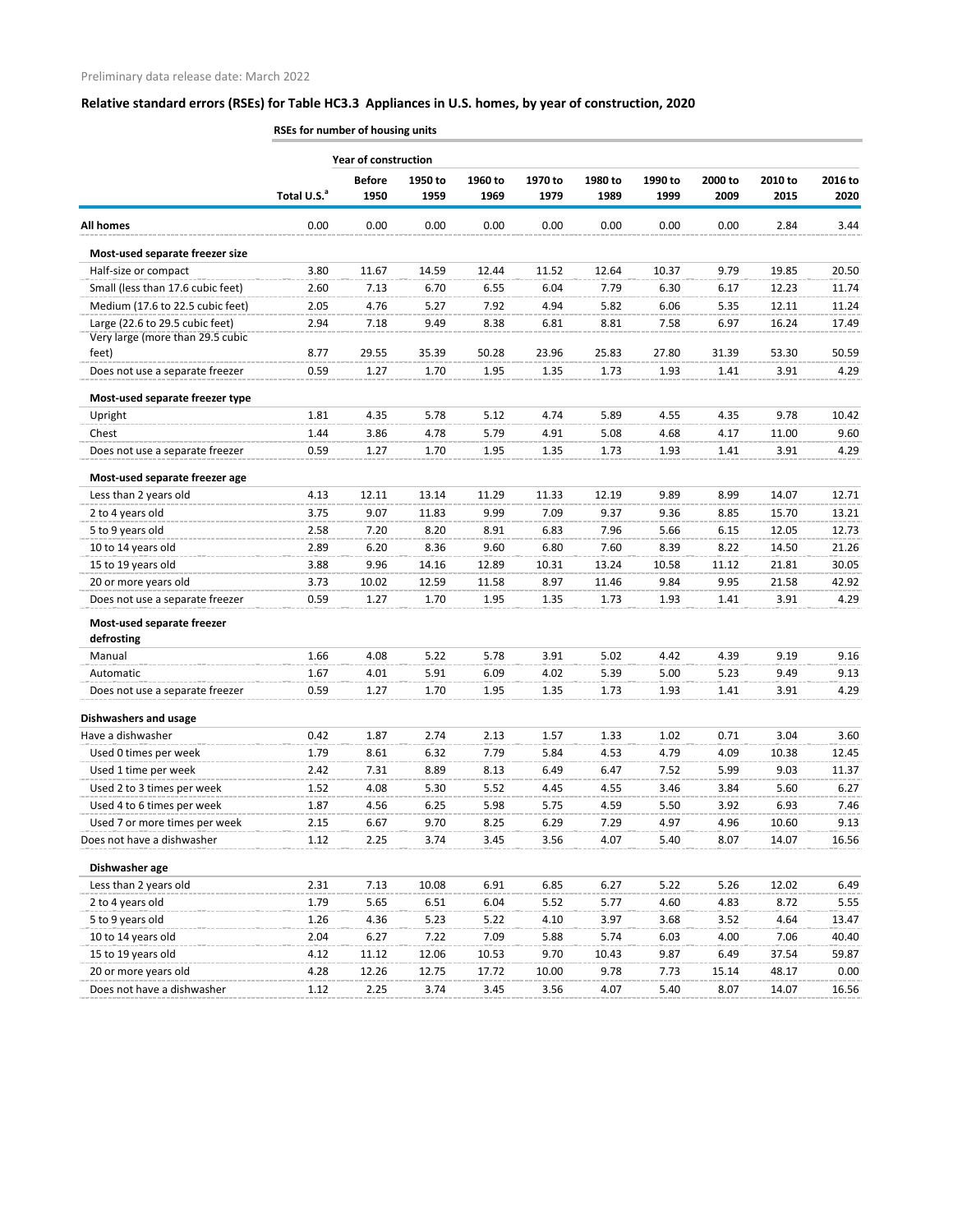|                                                   | <b>ROLLY TO COMPUTE IN THE READER IN THE READER</b> |                       |                 |                 |                 |                 |                 |                 |                 |                 |
|---------------------------------------------------|-----------------------------------------------------|-----------------------|-----------------|-----------------|-----------------|-----------------|-----------------|-----------------|-----------------|-----------------|
|                                                   | <b>Year of construction</b>                         |                       |                 |                 |                 |                 |                 |                 |                 |                 |
|                                                   | Total U.S. <sup>a</sup>                             | <b>Before</b><br>1950 | 1950 to<br>1959 | 1960 to<br>1969 | 1970 to<br>1979 | 1980 to<br>1989 | 1990 to<br>1999 | 2000 to<br>2009 | 2010 to<br>2015 | 2016 to<br>2020 |
| <b>All homes</b>                                  | 0.00                                                | 0.00                  | 0.00            | 0.00            | 0.00            | 0.00            | 0.00            | 0.00            | 2.84            | 3.44            |
| Most-used dishwasher cycle type                   |                                                     |                       |                 |                 |                 |                 |                 |                 |                 |                 |
| Normal or default cycle without                   |                                                     |                       |                 |                 |                 |                 |                 |                 |                 |                 |
| heated dry<br>Normal or default cycle with heated | 2.61                                                | 6.50                  | 9.54            | 7.57            | 5.88            | 6.45            | 7.33            | 5.08            | 10.74           | 11.31           |
| dry                                               | 0.98                                                | 3.26                  | 4.67            | 3.69            | 3.37            | 3.45            | 2.75            | 2.04            | 4.17            | 4.97            |
| Heavy or pots and pans cycle                      | 3.54                                                | 10.45                 | 14.10           | 13.94           | 8.33            | 12.89           | 8.52            | 7.86            | 13.39           | 14.97           |
| Light or delicate cycle                           | 8.12                                                | 23.29                 | 25.10           | 25.08           | 20.79           | 17.36           | 21.37           | 20.86           | 35.93           | 33.78           |
| Energy saver                                      | 3.71                                                | 11.82                 | 14.35           | 12.21           | 9.70            | 9.97            | 8.70            | 9.00            | 16.13           | 19.77           |
| Quick cycle                                       | 6.24                                                | 16.21                 | 24.42           | 20.33           | 15.49           | 17.34           | 15.15           | 12.69           | 31.00           | 30.98           |
| Does not have or use a dishwasher                 | 0.91                                                | 1.92                  | 3.12            | 2.64            | 2.25            | 2.75            | 3.70            | 3.41            | 7.37            | 9.92            |
| <b>Clothes washers</b>                            |                                                     |                       |                 |                 |                 |                 |                 |                 |                 |                 |
| Have a clothes washer at home                     | 0.30                                                | 1.11                  | 1.42            | 1.55            | 1.22            | 1.03            | 0.78            | 0.85            | 3.03            | 3.87            |
| Top-loading                                       | 0.58                                                | 1.86                  | 2.00            | 2.17            | 1.70            | 1.94            | 1.76            | 1.30            | 4.45            | 4.99            |
| Front-loading                                     | 1.53                                                | 3.90                  | 5.14            | 6.27            | 3.74            | 4.72            | 4.44            | 2.81            | 6.70            | 6.61            |
| Does not have a clothes washer at                 |                                                     |                       |                 |                 |                 |                 |                 |                 |                 |                 |
| home                                              | 1.57                                                | 4.07                  | 7.82            | 5.23            | 4.45            | 4.80            | 7.03            | 10.45           | 14.16           | 19.25           |
| Clothes washer age                                |                                                     |                       |                 |                 |                 |                 |                 |                 |                 |                 |
| Less than 2 years old                             | 1.94                                                | 5.52                  | 7.80            | 7.06            | 5.42            | 6.81            | 5.59            | 5.04            | 9.39            | 8.94            |
| 2 to 4 years old                                  | 1.50                                                | 4.27                  | 5.98            | 4.92            | 4.89            | 4.76            | 4.53            | 4.78            | 8.52            | 6.05            |
| 5 to 9 years old                                  | 1.29                                                | 3.85                  | 5.04            | 4.47            | 3.49            | 4.05            | 3.68            | 3.14            | 5.03            | 8.18            |
| 10 to 14 years old                                | 1.95                                                | 5.81                  | 6.18            | 5.17            | 4.78            | 4.77            | 5.93            | 5.04            | 10.08           | 21.03           |
| 15 to 19 years old                                | 3.61                                                | 10.34                 | 11.03           | 12.05           | 9.43            | 9.41            | 9.65            | 8.81            | 29.11           | 44.20           |
| 20 or more years old                              | 4.62                                                | 11.55                 | 13.26           | 13.89           | 10.76           | 11.74           | 9.64            | 14.52           | 100.53          | 47.93           |
| Does not have a clothes washer at                 |                                                     |                       |                 |                 |                 |                 |                 |                 |                 |                 |
| home                                              | 1.57                                                | 4.07                  | 7.82            | 5.23            | 4.45            | 4.80            | 7.03            | 10.45           | 14.16           | 19.25           |
| <b>Clothes washer usage</b>                       |                                                     |                       |                 |                 |                 |                 |                 |                 |                 |                 |
| 0 loads per week                                  | 7.56                                                | 18.83                 | 25.77           | 26.58           | 23.53           | 25.77           | 25.32           | 24.37           | 76.83           | 45.79           |
| 1 to 4 loads per week                             | 0.66                                                | 2.02                  | 2.75            | 2.72            | 2.00            | 1.60            | 2.00            | 1.78            | 3.60            | 5.35            |
| 5 to 9 loads per week                             | 1.38                                                | 3.86                  | 6.09            | 5.15            | 4.35            | 4.81            | 3.27            | 3.10            | 7.66            | 7.58            |
| 10 to 15 loads per week                           | 2.91                                                | 9.55                  | 11.92           | 11.58           | 8.94            | 10.30           | 9.47            | 9.56            | 15.70           | 20.07           |
| More than 15 loads per week                       | 9.41                                                | 34.34                 | 37.74           | 32.38           | 23.45           | 24.56           | 27.86           | 26.26           | 30.82           | 45.15           |
| Does not have a clothes washer at                 |                                                     |                       |                 |                 |                 |                 |                 |                 |                 |                 |
| home                                              | 1.57                                                | 4.07                  | 7.82            | 5.23            | 4.45            | 4.80            | 7.03            | 10.45           | 14.16           | 19.25           |
| Usual water temperature setting for               |                                                     |                       |                 |                 |                 |                 |                 |                 |                 |                 |
| the wash cycle<br>Hot                             | 3.44                                                | 7.86                  | 9.71            | 9.63            | 8.24            | 8.95            | 9.10            | 6.62            | 11.52           | 13.84           |
| Warm                                              | 0.93                                                | 2.94                  | 2.67            |                 | 2.58            | 2.57            | 2.49            | 2.37            | 4.79            | 5.66            |
|                                                   |                                                     |                       |                 | 3.31            |                 |                 |                 |                 |                 |                 |
| Cold<br>Does not have or use a clothes            | 1.11                                                | 3.06                  | 3.42            | 3.44            | 3.15            | 3.06            | 3.36            | 3.12            | 5.24            | 6.71            |
| washer at home                                    | 1.57                                                | 4.07                  | 7.82            | 5.23            | 4.45            | 4.80            | 7.03            | 10.45           | 14.16           | 19.25           |
| <b>Clothes dryer and fuel</b>                     |                                                     |                       |                 |                 |                 |                 |                 |                 |                 |                 |
| Have a clothes dryer at home                      | 0.30                                                | 1.13                  | 1.45            | 1.51            | 1.24            | 1.05            | 0.84            | 0.83            | 3.07            | 3.95            |
| Electricity                                       | 0.51                                                | 1.70                  | 2.18            | 2.02            | 1.64            | 1.47            | 1.30            | 1.23            | 3.40            | 4.21            |
| Natural gas                                       | 1.44                                                | 4.12                  | 4.96            | 5.62            | 5.56            | 5.97            | 5.57            | 5.16            | 9.95            | 10.48           |
| Propane                                           | 8.55                                                | 18.86                 | 28.90           | 34.06           | 22.48           | 22.95           | 19.25           | 16.42           | 37.07           | 43.07           |
| Does not have a clothes dryer at home             | 1.47                                                | 3.48                  | 6.78            | 4.72            | 4.31            | 4.67            | 6.66            | 10.04           | 13.36           | 17.56           |
|                                                   |                                                     |                       |                 |                 |                 |                 |                 |                 |                 |                 |

**RSEs for number of housing units**